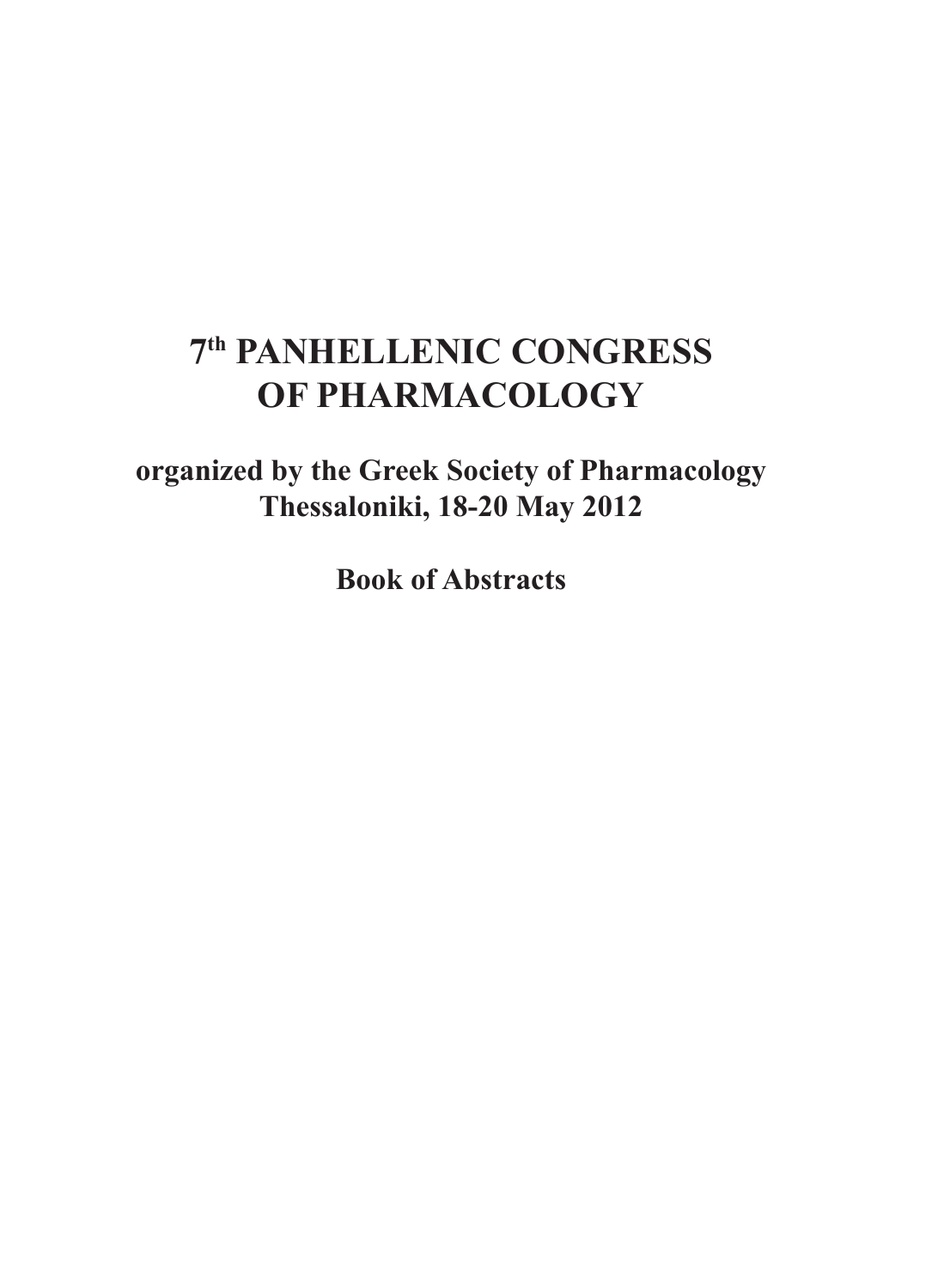Dear readers,

The Hellenic (Greek) Society of Pharmacology was founded in 1984 with the aim to promote research in Pharmacology in Greece – in the experimental and clinical setting – and to advance the communication between all medical doctors and scientists who have an active interest in drugs and their mode of action.

The Hellenic Society of Pharmacology holds its Panhellenic Congress once every two years and a Meeting in the intervening years. Either occasion serves as a forum in which, members of the Society and other interested scientists, have the opportunity to exchange information – in the form of lectures, round tables, oral and poster presentations - concerning various aspects of drug development and use, from basic research to the legal setting covering their therapeutic administration.

This is the first time that abstracts from a Congress/Meeting of the Hellenic Society of Pharmacology are published in this journal. We do hope that our readers will find them useful and intellectually stimulating.

> Editor Ass. Prof. Triaridis S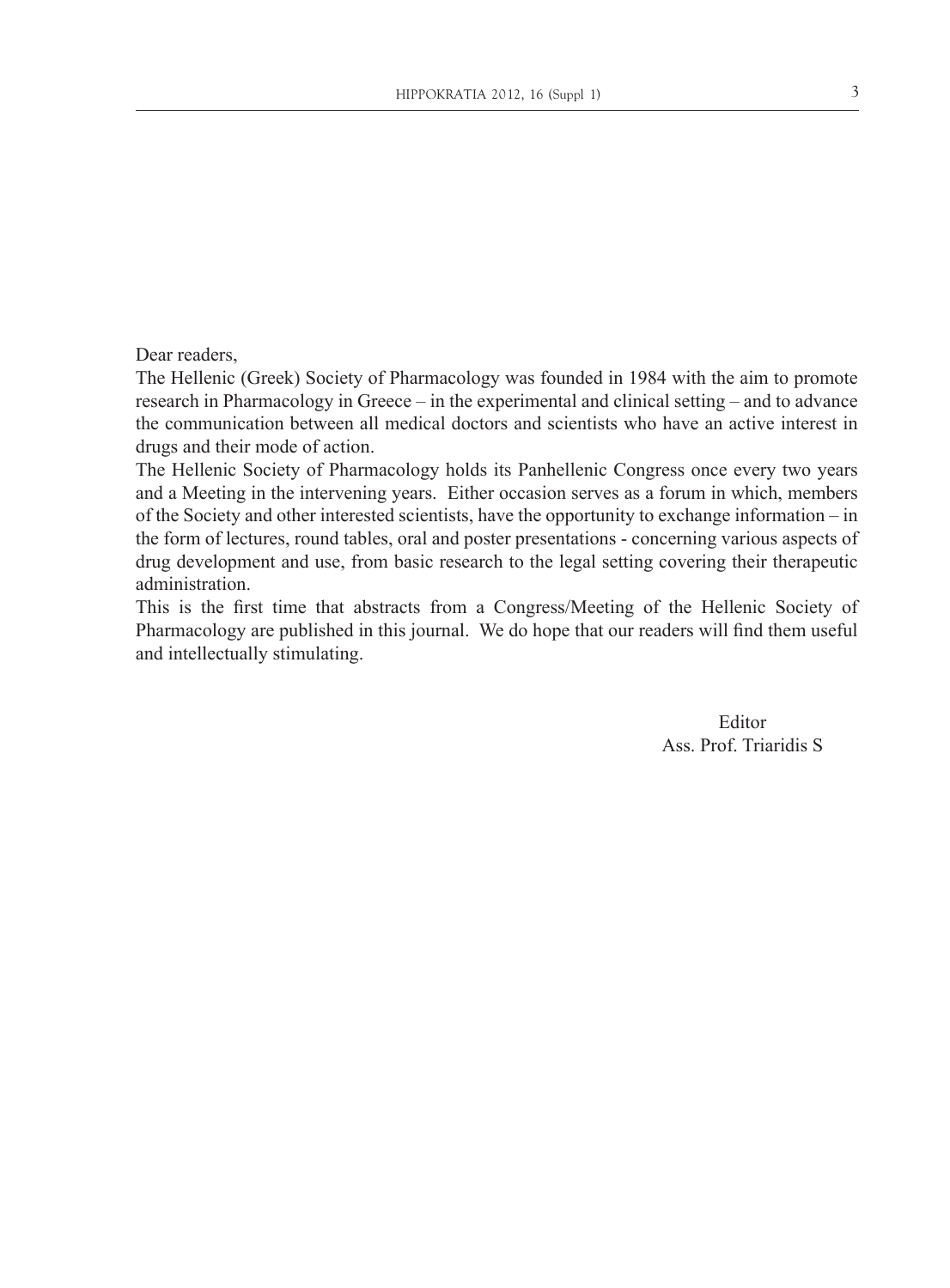# **HIPPOKRATIA**

# **Volume 16** • **Supplement 1** • **June 2012**

# **ORGANIZING COMMITTEE (BOARD OF THE HELLENIC SOCIETY OF PHARMACOLOGY)**

# *PRESIDENT*

Kouvelas D. Professor, Director of the 2nd Laboratory of Pharmacology, Medical School, Aristotle University of Thessaloniki *VICE-PRESIDENT* Marselos M. Professor, Director of the Laboratory of Pharmacology, Medical School, University of Ioannina *GENERAL SECRETARY* Goulas A. Assistant Professor, 1<sup>st</sup> Laboratory of Pharmacology, Medical School, Aristotle University of Thessaloniki *TREASURER*

Papazisis G. Lecturer, 2<sup>nd</sup> Laboratory of Pharmacology, Medical School, Aristotle University of Thessaloniki *MEMBERS*

Konstantopoulos K. Associate Professor, 1<sup>st</sup> Department of Internal Medicine, Medical School, National Kapodistrian University of Athens

Manolopoulos V. Associate Professor, Laboratory of Pharmacology, Medical School, Democritean University of Thrace

Papaioannidou P. Professor, 1<sup>st</sup> Laboratory of Pharmacology, Medical School, Aristotle University of Thessaloniki

# **LOCAL ORGANIZING COMMITTEE**

*PRESIDENT*

Myronidou M. Professor, 1<sup>st</sup> Laboratory of Pharmacology, Medical School, Aristotle University of Thessaloniki *MEMBERS*

Raikos N. Assistant Professor, Department of Toxicology and Forensic Medicine, Medical School, Aristotle University of Thessaloniki

Sardeli C. Assistant Professor, 2<sup>nd</sup> Laboratory of Pharmacology, Medical School, Aristotle University of Thessaloniki

Tzelos T. MD, PhD, Research Associate, 2<sup>nd</sup> Laboratory of Pharmacology, Medical School, Aristotle University of Thessaloniki

# **SCIENTIFIC COMMITTEE**

# *PRESIDENT*

Karakiulakis G. Professor, Director of the 1st Laboratory of Pharmacology, Medical School, Aristotle University of Thessaloniki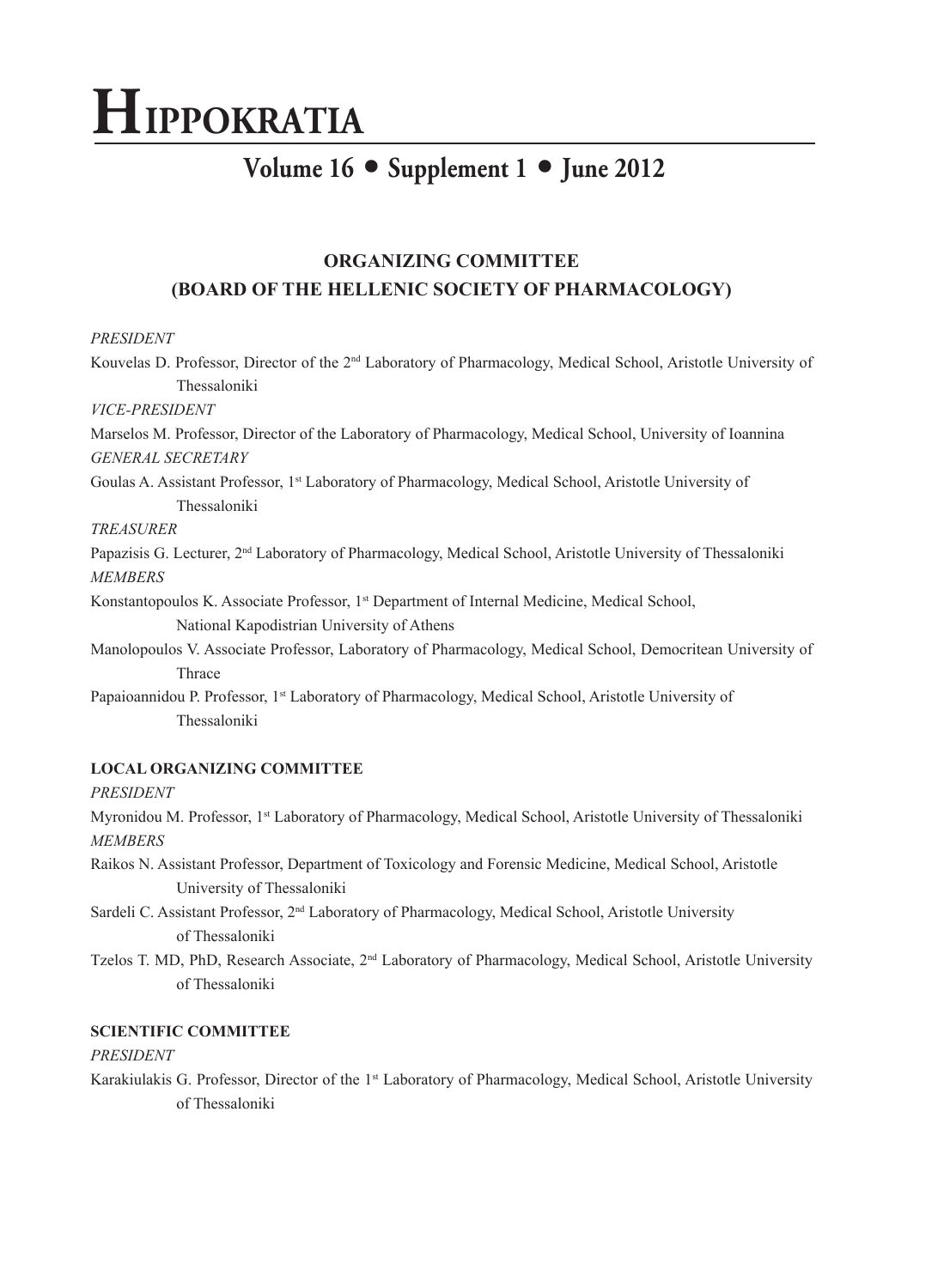#### *MEMBERS*

- Dimitriadou A. Professor, School of Health and Medical Care, Alexandrian Technological Institute of Thessaloniki, Vice-Chair of the 4<sup>th</sup> Regional Health Administartion, National Greek Health System
- Fokas K. Professor, Director of the 1<sup>st</sup> Department of Psychiatry, Medical School, Aristotle University of Thessaloniki
- Garyfallos A. Professor, 4<sup>th</sup> Department of Internal Medicine, Vice-Dean of the Medical School, Aristotle University of Thessaloniki
- Gravanis A. Professor, Director of the Laboratory of Pharmacology, Medical School, University of Crete
- Ioannidis E.I. Professor, Director of the 2nd Department of Urology, Aristotle University of Thessaloniki
- Jankovic S. Professor, Department of Pharmacology and Toxicology, Medical School, University of Kragujevac, Serbia
- Kokkas V. Professor Emeritus, Former Director of the 1<sup>st</sup> Laboratory of Pharmacology, Medical School, Aristotle University of Thessaloniki
- Kolios G. Associate Professor, Director of the Laboratory of Pharmacology, Medical School, Democritean University of Thrace
- Liapi C. Associate Professor, Laboratory of Pharmacology, Medical School, National Kapodistrian University of Athens, Former President of the Hellenic Society of Pharmacology
- Mirtsou-Fidani V. Professor Emeritus, Former Director of the Laboratory of Pharmacology, Medical School, Aristotle University of Thessaloniki
- Moussionis A. Chair of the 1<sup>st</sup> and 3<sup>rd</sup> Regional Health Administration, National Greek Health System
- Natsis K. Associate Professor, Director of the Laboratory of Anatomy, Medical School, Aristotle University of Thessaloniki
- Niopas I. Associate Professor, Director of the Laboratory of Pharmacognosy, Faculty of Pharmacy, Aristotle University of Thessaloniki
- Papachristou F. Professor, Director of the 1<sup>st</sup> Department of Paediatrics, Medical School, Aristotle University of Thessaloniki
- Papadopoulou-Daifoti Z. Professor, Director of the Laboratory of Pharmacology, Medical School, National Kapodistrian University of Athens
- Papapetropoulos A. Professor, Director of the Laboratory of Molecular Pharmacology, Faculty of Pharmacy, University of Patras
- Tarlatzis V. Professor, Director of the 1st Department of Obstetrics and Gynecology, Dean of the Medical School, Aristotle University of Thessaloniki
- Tsiftsoglou A. Professor, Director of the Laboratory of Pharmacology, Faculty of Pharmacy, Aristotle University of Thessaloniki
- Vasilakos D. Professor, Director of the Department of Anaesthesiology, Medical School, Aristotle University of Thessaloniki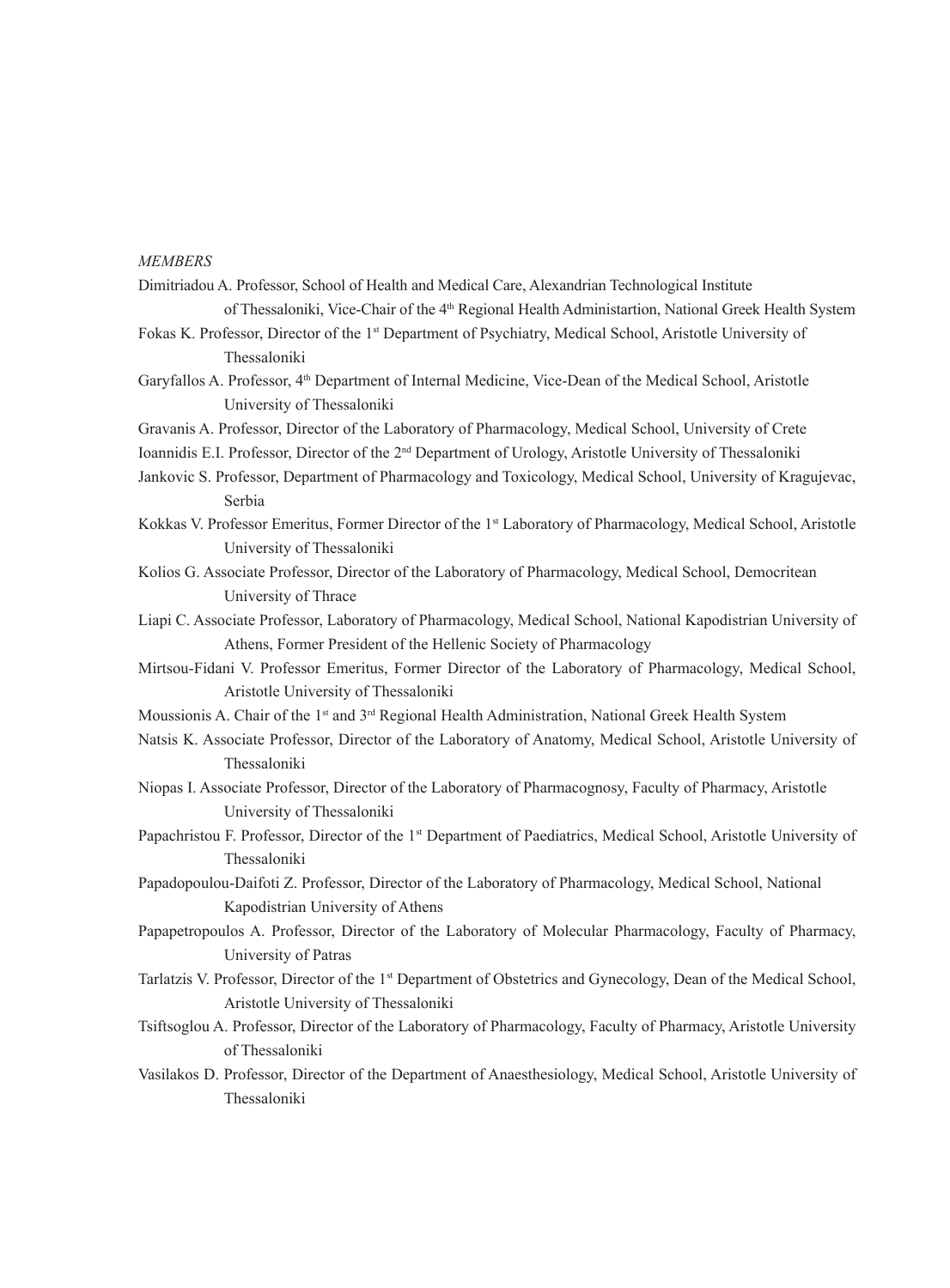# **ORAL PRESENTATIONS**

#### $O<sub>1</sub>$

#### **Effect of transforming growth factor β and bone morphogenetic protein 2 on proteoglycan expression by human primary pulmonaryarterialsmooth muscle cells**

Papakonstantinou E<sup>1</sup>, Cholevas C<sup>1</sup>, Eickelberg O<sup>2</sup>, Karakiulakis G<sup>1</sup>

1 Laboratory of Pharmacology, School of Medicine, Aristotle University of Thessaloniki, Greece;

2 Comprehensive Pneumology Center, Ludwig-Maximilians-University, Munich, Germany

The transforming growth factor (TGF)-β family is a large family of multifunctional cytokines playing critical roles in embryogenesis, growth, wound repair, inflammation and vascular homeostasis. Bone morphogenic proteins (BMPs) are the largest group of cytokines within the TFG-β superfamily. BMPs act as instructive signals during embryogenesis and contribute to the maintenance and repair of adult tissues. Both TGF-β and BMP isoforms are pleiotropic mediators of smooth muscle cell proliferation and apoptosis, as well as extracellular matrix (ECM) secretion and deposition. Proteoglycans are essential ECM molecules, which modulate inflammatory responses and influence tissue repair and remodeling. The aim of our study was to investigate the effect of TGF-β and BMP-2 on the expression of proteoglycans by human pulmonary arterial smooth muscle cells (PASMC).

PASMC were incubated for 6, 12 or 24 h in the presence of 0, 0.2, 2 and 10 ng/ml of TGF-β, as well as for 0, 2 and 6 h in the presense of 10 ng/ml of BMP-2. At the end of the incubation period, the RNA was isolated and gene expression of the proteoglycans biglycan, perlecan, decorin, syndecan and versican was analysed by RT-PCR. Human hydroxy-methylbilane synthase, a ubiquitously and equally expressed gene free of pseudogenes, was used as a reference gene in all RT-PCR reactions.

We found that gene expression of biglycan, perlecan, syndecan and versican was significantly stimulated by TGF-β, after 24 h of incubation, in a dose dependent manner, whereas, gene expression of decorin was significantly downregulated. BMP-2 significantly induced gene expression of perlecan, syndecan, versican, decorin but not of biglycan.

Our results show an upregulation of specific proteoglycan gene expression in response to TGF- $\beta$  and BMP-2, which may play a significant role in vascular remodelling, associated with pulmonary diseases, such as idiopathic pulmonary arterial hypertension (IPAH) and they support the rational that they may serve as alternative targets for pharmacological intervention to prevent and/or to treat vascular pulmonary diseases.

#### $\Omega$

#### **Idiopathic arterial pulmonary hypertension is associated with differential expression of the proteoglycans versican, decorinand perlecan in the lung** Papakonstantinou E<sup>1</sup>, Cholevas C<sup>1</sup>, Eickelberg O<sup>2</sup>, Karakiulakis G<sup>1</sup>

1 Laboratory of Pharmacology, School of Medicine, Aristotle University of Thessaloniki, Greece; <sup>2</sup>Comprehensive Pneumology Center, Ludwig-Maximilians-University, Munich, Germany

Idiopathic pulmonary arterial hypertension (IPAH) is a fatal disease characterised by vasoconstriction, proliferation of pulmonary arterial smooth muscle cells (PASMC) and increased deposition of extracellular matrix (ECM), which contributes to pathological remodelling of pulmonary arterioles in IPAH. Proteoglycans (PGs) are components of the ECM and are present throughout the lung. PGs control cellular proliferation and differentiation, however, their expression in IPAH remains elusive. The aim of our study was to investigate gene expression of: a) the large aggregating PG versican; b) the small leucine-rich repeat PG decorin and c) the basement membrane PG perlecan, in the lungs of patients with IPAH or control transplant donors.

Lung tissue samples were obtained during lung transplantation from 12 patients with IPAH (mean age 32±10 years, seven females, five males) and nine control subjects (organ donors, age 38±14 years, five females, four males). None of the IPAH patients exhibited bone morphogenetic receptor type II (BMPR2) mutations. Lung tissue specimens were homogenized and RNA was extracted and processed to cDNA. Gene expression of versican, decorin and perlecan was investigated by RT-PCR. Human hydroxymethylbilane synthase, a ubiquitously and equally expressed gene free of pseudogenes, was used as a reference gene in all RT-PCR reactions.

We found that there is a significant reduction in gene expression of the large hydrodynamic molecule versican (by 48%) and of perlecan (by 45%) in IPAH lung tissue specimens, as compared to controls, indicating disruption of the rigidity of parenchymal lung tissue and of the basement membrane. In contrast, gene expression of decorin was up regulated by (20%), in IPAH, as compared to controls. Since decorin modulate collagen fibrillogenesis, lung tissue mechanics may be affected through a direct effect of decorin on collagen fibril formation.

Our results indicate a possible involvement of PGs in IPAH pathophysiology with future implications in the prevention and treatment of the disease.

#### O3

#### **MDEA: in vitro study of the effect on human genetic material**

Demirtzoglou G, Chrysoglou S I, Iakovidou-Kritsi Z

Laboratory of General Biology, Medical School, Aristotle University of Thessaloniki, Greece

MDEA (3,4-Methylenedioxy-N-ethylamphetamine, "Eve") is a psychoactive drug which acts upon the central nervous system affecting brain function. This way, it causes changes similar to those of MDMA (3,4-methylenedioxy-N-methylamphetamin) in perception, mood, behavior and cognition. MDEA which belongs to the phenethylamine amphetamine chemical classes is also psychedelic and stimulant. It is a white crystalline powder, completely soluble in water. Like MDMA and related methylenedioxyphenethylamines (such as MDA, MBDB and BK – MDMA), MDEA acts as a norepinephrine, dopamine and serotonin releasing agent. Usually MDEA requires larger dose than MDMA to cause the same phenomena and its effects last approximately three to five hours. Nevertheless, the euphoric feelings caused by MDEA are not as intense as those caused by MDMA. Furthermore, the effects of MDEA are less stimulating than those caused by MDMA. In this experimental work we study the effect of MDEA on human DNA by estimating the most sensitive and accurate cytogenetic indices, SCEs (Sister Chromatid Exchanges), PRI (Proliferation Rate Index) and MI (Mitotic Index). SCEs are considered as one of the most sensitive markers of genotoxicity, whereas PRI is used as a reliable index of cytostaticity, though MI is a measure for the proliferation status of a cell population. We prepared five MDEA concentrations (the middle one is counterpart to the concentration found in the blood of a regular ecstasy user), which were added to lymphocyte cultures of peripheral blood from young, healthy donors. After 72 hours incubation the cultures were prepared and stained by Fluorescence plus Giemsa method and SCEs, PRI and MI were estimated using an optic microscope. MDEA caused significant cytogenetic damages (increase in SCE frequencies and decrease in PRI values) on the lymphocytes which were proportional to the concentration of drastic substance. The observed differences in some cases were statistically significant. These results lead to the conclusion that the effect of MDEA on genetic material is an impressive field which should be further investigated.

#### $O<sub>4</sub>$

#### **Cytogenetic behaviour of crocin on leukemic cultured lymphocytes**

Argyraki M, Iakovidou-Kritsi Z, Anestakis D, Zervas K, Sinakos Z Laboratory of General Biology, School of Medicine, Aristotle University of Thessaloniki

Introduction: Crocin is isolated from saffron, an important herb rich in carotenoids obtained from the stigmas of Crocus sativus L, commonly consumed in different parts of the world and used as a medical drug to treat numerous diseases. Crocin is the diester formed from the disaccharide gentiobiose and the dicarboxylic acid crocetin and it has been shown to have antioxidant, antidepressant, antithrombotic and mainly anticancer properties.

Purpose: In the present work a comparative study of the cytogenetic behaviour of crocin between cultured lymphocytes from leukemic patients as well as from healthy individuals was undertaken in order to test the hypothesis that the Sister Chromatid Exchange (SCE) assay in vitro can be used for the prediction of in vivo tumor response to the potential chemotherapeutic action of crocin. SCEs have been proposed as a very sensitive method for detecting genotoxicity, and lately as one of the methods for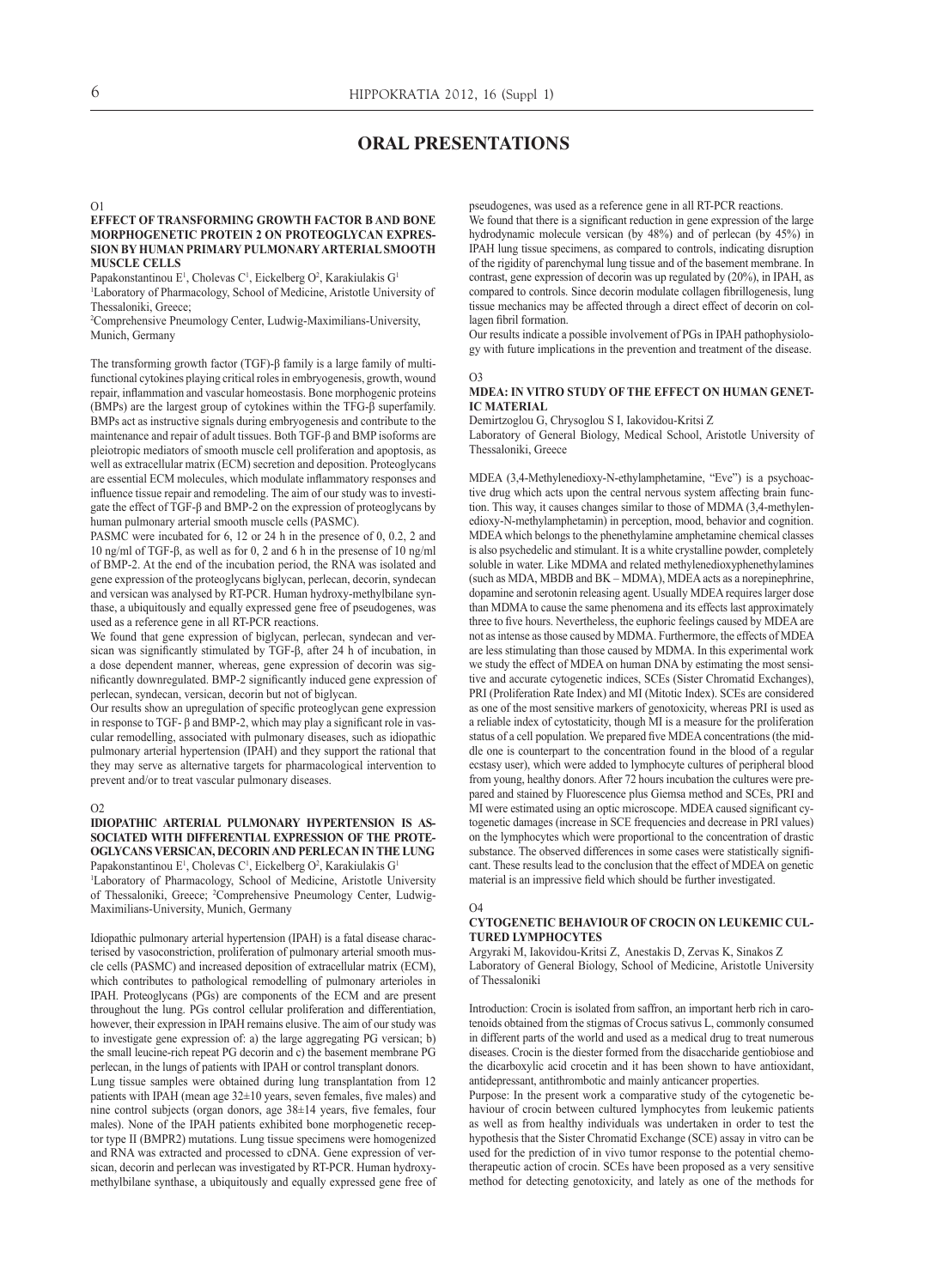evaluating chemotherapeutic efficiency in vitro and in vivo, while Proliferation Rate Index (PRI) has been established as a valuable indicator of cytostatic effect.

Methods: Lymphocyte cultures have been prepared by adding: a) 11-12 drops of heparinized whole blood from leukemic women who have not undergone any treatment and from healthy donors, b) aqueous solutions of crocin (100ng, 1μg and 10μg), in 5ml chromosome medium at the beginning of culture life. The cultures have been incubated at 37°C for 72h and SCEs and PRI has been estimated by a modification of the fluorescence plus Giemsa procedure.

Results: Findings showed that all tested crocin solutions didn't cause remarkable changes to the PRI values neither of the leukemic, nor of healthy lymphocytes. Contrariwise, after crocin affection a statistically significant decrease of the SCE frequency of leukemic lymphocytes had been observed, though the SCEs of healthy cells presented slight increase. Both the reduction and the increase of SCEs were proportional to the concentrations of crocin solutions.

Discussion: In conclusion crocin didn't cause significant changes to the proliferation rate of leukemic lymphocytes and therefore it didn't prove to be cytostatic in the tested concentrations, but mainly it reduced significantly the DNA damages along with being demonstrated as cytoprotective.

#### $O<sub>5</sub>$

#### **In silico virtual high-throughput screening approach in profiling the drug potency of various saffron bioactive constituents**

Geromichalos D G<sup>1</sup>, Trafalis D T<sup>2</sup>

<sup>1</sup>Department of Cell Culture-Molecular Modeling & Drug Design, Symeonidion Research Center, Theagenion Cancer Hospital, Thessaloniki, Greece 2 Laboratory of Pharmacology, Medical School, University of Athens, Athens, Greece

Introduction: In silico virtual high-throughput screening is a new branch of medicinal chemistry that represents a reliable, timesaving and costeffective tool for computationally screening databases, for the discovery of novel drug leads. This approach has become increasingly popular in the pharmaceutical research. Saffron is a well-known spice in traditional medicine, with many reputed therapeutic uses, including its use as a tonic, nerve sedative, antioxidant, anti-depressant and against dementia. In this study we explored the drug-potency of some saffron constituents.

In silico computational methods:All compounds have been screened virtually, against a large protein drug target database comprising over 1,000 target-proteins. Receptor–ligand molecular docking used, is a computational tool of structure based drug design, to predict protein-ligand interaction geometries and binding affinities. The produced compound-protein complexes were ranked by the energy score, including their binding conformations.

Results: For each compound, at least 20 target-proteins were found to be inhibited in a specific order of binding capacity. Our docking findings, in many cases, support the biological data for the saffron's compounds. The proteins that were found to counteract with crocin, crocetin and safranal, are acetylcholinesterase, coagulation factor VIIa, IX and Xa, serine proteinase, trypsin, neutrophil collagenase, MMP8, thymidine kinase, beta-glucosidase, thrombin, aconitate hydratase, NADPH dehydrogenase, plasminogen activator inhibitor type 1, aldo-keto reductase family 1 member C3, calmodulin, methyltetrahydrofolate, homocysteine methyltransferase, methionine synthase, elongation factor tu, alpha-amylase, thymidylate synthetase, RNA triphosphatase, tubulin, casein kinase II, protein kinase ck2, human neutrophil gelatinase and dihydrofolate reductase. These proteins are involved in many diseases as Alzheimer's disease, coronary atherosclerosis, various cancers, thrombotic disease, coagulative disorders, atopic asthma, cardiovascular disease, myeloneuropathy, anemia, folic acid deficiency, homocystinuria, malaria, Parkinson's disease, hypoxic-ischemic encephalopathy, cognitive deficits, herpes virus infection, trichomoniasis, motor neurone disease, acne vulgaris, endometriosis, parkinson disease and others.

Conclusion: Our in silico molecular docking calculations provided a molecular basis for understanding the inhibitory effect of the studied compounds on various proteins, implicated in a large number of diseases. These results may be of value for the development of novel therapeutic agents based on carotenoid-based inhibitors.

O6

#### **Distribution of the inosine triphosphatase (ITPA) 94C>T and IVS2+21A>C gene polymorphisms in the Greek population**

Gbandi  $E^1$ , Germanidis G<sup>2</sup>, Agapakis D<sup>3</sup>, Emmanouilidou  $E^4$ , Apostolopoulou M<sup>3</sup>, Goulas A<sup>1</sup>

<sup>1</sup> Department of Pharmacology, Medical School, Aristotle University of Thessaloniki, Thessaloniki, Greece,

<sup>2</sup> 1<sup>st</sup> Department of Internal Medicine, AHEPA Hospital, Medical School, Aristotle University of Thessaloniki, Greece,

<sup>3</sup><sup>1st</sup> Propedeutic Department of Internal Medicine, AHEPA Hospital, Medical School, Aristotle University of Thessaloniki, Thessaloniki, Greece,

<sup>4 4th</sup> Department of Paediatrics, Papageorgiou Hospital, Medical School, Aristotle University of Thessaloniki, Thessaloniki, Greece

Introduction/Aim: Inosine triphosphatase (ITPA) is a cytoplasmic pyrophosphatase which recycles ITP back to IMP and thus makes it available for the salvage purine pathway. The ITPA gene is located on chromosome 20p13 and consists of 8 exons. Two single nucleotide polymorphisms (SNPs: ITPA94C>A and IVS2 + 21A>C) are associated with reduced enzyme activity, with an established phenotype – genotype correlation. The two SNPs have been associated in the past with thiopurine and methotrexate drug toxicity in patients with inflammatory bowel disease (IBD), and, more recently, with protection against haemolytic anaemia in hepatitis C – infected patients treated with pegIFN/ ribavarin. As those two SNPs are of obvious pharmacogenetic interest, we sought to examine their distribution in the Greek population for which such data are not available, as yet. Materials and methods: DNA was isolated from peripheral leukocytes of 88 apparently healthy individuals of Greek ethnicity. Both SNPs (ITPA 94C>A and IVS2 + 21A>C) were genotyped using a PCR-RFLP method. Results: There was no statistically significant deviation from the Hardy-Weinberg equilibrium with respect to either SNP, in the sample examined. The frequency of the ITPA 94 A allele was 0.09, whereas that of the ITPA  $IVS2 + 21C$  allele, 0.125. Only two homozygotes for the minor allele were detected, one for each polymorphism. Based on our genotyping and projecting to the general population, at least 37.5% of the Greek population displays some extent of genetically determined ITPA deficiency and approximately half of those individuals could express 30% or less of the average ITPA activity of homozygotes for the major alleles of the ITPA SNPs. Conclusions: A significant percentage of the Greek population carries a genetically determined deficiency of the ITPA enzyme, similarly to other European or American Caucasians. Genotyping IBD or hepatitis-C patients for the two SNPs primarily associated with this deficiency may be of clini-

#### O7

#### ANASSESSMENT OF THE PERCENTAGE OF PATIENTS AT POSSI**ble risk for clopidogrel non-responsiveness, based on the prevalence of CYP2C19\*2 and ABCB1 C3435T gene polymorphisms in the Greek population**

cal value in predicting response to thiopurines or ribavarin, respectively.

Gbandi E<sup>1</sup>, Trakatelli C<sup>2</sup>, Vlachakis D<sup>2</sup>, Agapakis D<sup>3</sup>, Emmanouilidou E<sup>4</sup>, Apostolopoulou M3 , Goulas A1

<sup>1</sup> Department of Pharmacology, Medical School, Aristotle University of Thessaloniki, Thessaloniki, Greece,

2 3rd Department of Internal Medicine, Papageorgiou Hospital, Medical School, Aristotle University of Thessaloniki, Thessaloniki, Greece,

<sup>3</sup> 1<sup>st</sup> Propedeutic Department of Internal Medicine, AHEPA Hospital, Aristotle University of Thessaloniki, Thessaloniki, Greece,

4 4th Department of Paediatrics, Papageorgiou Hospital, Medical School, Aristotle University of Thessaloniki, Thessaloniki, Greece

Introduction-Aim: Clopidogrel is a widely used antiplatelet pro-drug which undergoes metabolic activation in the liver. A common single nucleotide polymorphism (SNP) in the gene coding for cytochrome P450 2C19, *CYP2C19*\*2 was repeatedly shown to be associated with clopidogrel nonresponsiveness, due to inadequate production of the active metabolite. Another well characterized polymorphism, C3435T in the *ABCB1* (*MDR1*) gene, has also been implicated in poor response to clopidogrel, in at least one large study. We have genotyped a sample of Greek individuals in an attempt to gather data pertaining to an assessment of the percentage of Greek patients that may be at risk for inadequate response to treatment with clopidogrel.

Methods**:** One hundred and eight unrelated individuals of Greek ethnic origin, all apparently healthy, were genotyped for the *ABCB1* C3435T and the *CYP2C19*\*2 SNPs, using established RFLP methods.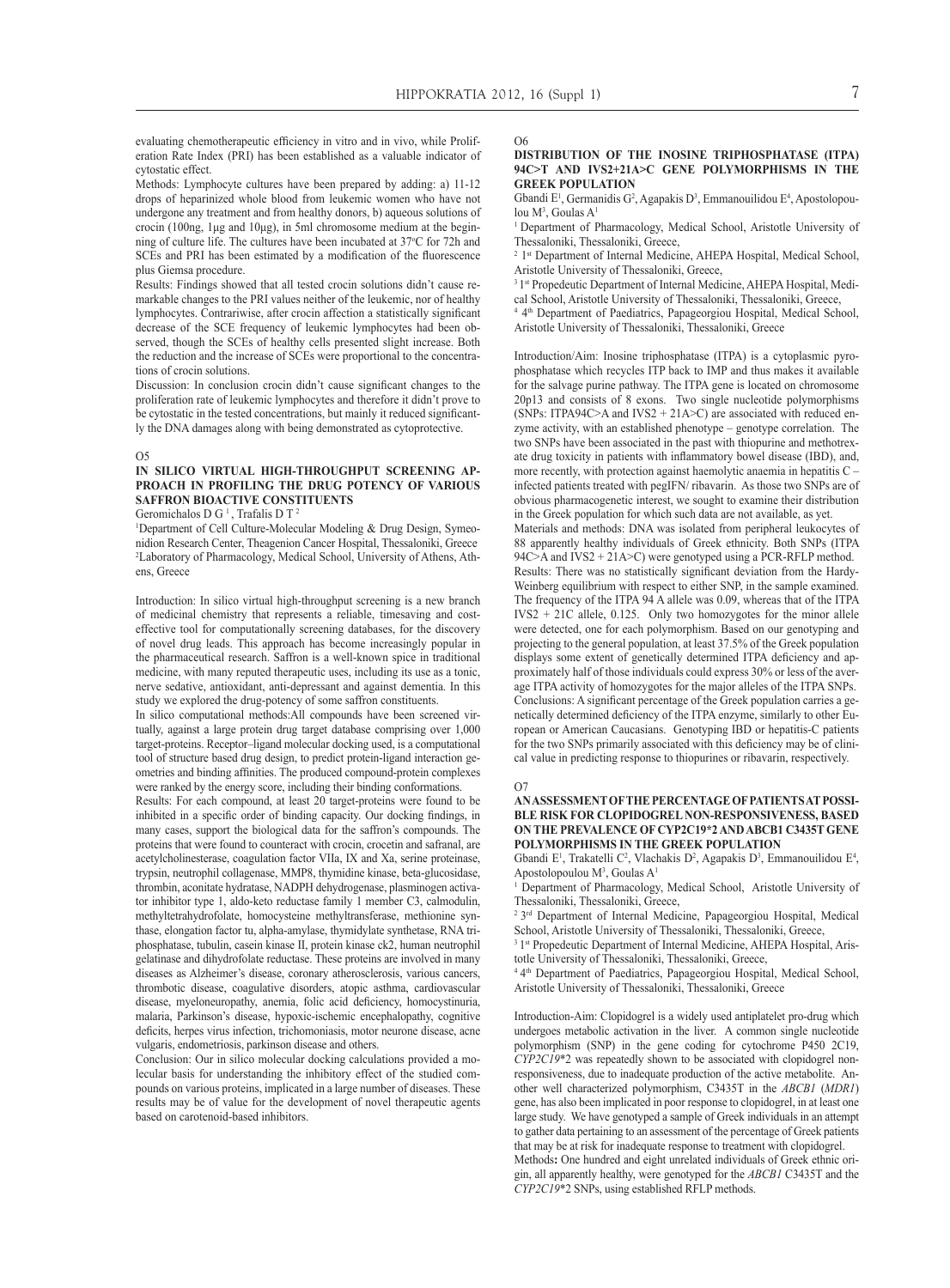Results**:** There was no statistically significant deviation from the Hardy-Weinberg equilibrium, with respect to either polymorphism. The genotype and allele distributions of the *ABCB1* C3435T polymorphism was similar to those reported for some other Caucasian populations (*ABCB1* T allele frequency = 0.58), whereas those of *CYP2C19*\*2, were close to results previously reported for the Greek population (*CYP2C19*\*2 allele frequency = 0.19).

Conclusion**:** By taking into consideration *CYP2C19*\*2 genotyping only, an estimated 34% of the Greek population (carriers of the *CYP2C19*\*2 allele) may be at risk of inadequate response to clopidogrel. This figure can increase considerably if *ABCB1* TT genotypes are taken into account.

#### O8

#### **Incidence of single nucleotide polymorphisms in the ADH1B, ADH4, ADH1C, OPRM1, DRD2, BDNF and ALDH2 genes in the general population and correlation to alcoholand nicotine dependence**

Skarpathioti A, Drakoulis N

Department of Pharmaceutical Technology, School of Pharmacy, National and Kapodistrian University of Athens

Background: Differences in genes may cause different responses to drugs, due to alternate pharmacodynamic and pharmacokinetic drug's effects. In the present work we examine Single Nucleotide Polymorphisms which could influence the response to alcohol and nicotine, their frequency in the non-addicted population and the combined influence of these SNPs with a total genotype score for each volunteer.

Methods: Using a database with the genotype analysis of 308 people, containing data for 171 SNPs, a bibliographical research was made in order to extrapolate which SNPs are related to nicotine and/or alcohol addiction. The various genotypes for highly related genes from the database was calculated to estimate the rate of occurrence of each SNP in a hellenic, non-addicted population.

Results: The bibliographical research indicated that 7 of the investigated SNPs are related to nicotine and/or ethanol addiction. SNPs of the metabolic enzymes genes ADH1B, ADH4, ADH1C and ALDH2 and the reward pathway in CNS associated genes BDNF, OPRM1 and DRD2 were invastigated. Volunteers participated in the study are homozygous for the alleles with these SNPs at a rate ranging from 0% to 17% and heterozygous at a rate reaches up to 51%. The total genotype score (TGS) was calculated using an algorithm for ethanol and nicotine and we found that the majority of the volunteers has a TGS below the middle of the range 0-100.

Conclusions: The present study demonstrated that ethanol and nicotine addiction is associated with SNPs of genes involved in the metabolism and the action of these drugs. Furthermore, all of these SNPs, but the SNP of ALDH2 gene, were found in the genome of a hellenic population. Finally, volunteers have a low genetic potential for addiction, because of the low TGS for each substance.

#### $\Omega$

#### **The role of the multicancer marker rs6983267 in cigarette smoke exposed patients with prostate cancer**

Papanikolopoulou  $A^1$ , Landt O<sup>2</sup>, Reczko M<sup>3</sup>, Ntoumas K<sup>4</sup>, Bolomitis S<sup>4</sup>, Tyritzis I S<sup>5</sup>, Konstantinides C<sup>5</sup>, Drakoulis N<sup>1</sup>

1 Department of Pharmaceutical Technology, School of Pharmacy, National and Kapodistrian University of Athens,

2 TIB MOLBIOL, Berlin, Germany,

3 Biomedical Sciences Research Center, Alexander Fleming, Vari,

4 Department of Urology, General Hospital Gennimatas, Athens,

5 Department of Urology, General Hospital Laiko, Medical School, National and Kapodistrian University of Athens

Introduction: Common variants on human chromosome 8q24 were found to be associated with prostate cancer risk with different frequency and incidence among the investigated populations. We examined the effect of smoke on this type of cancer and its relationship with the risk variant rs6983267, located at region 3 of chromosome 8q24, in a prostate cancer case-control study conducted in the Greek population in light, intermediate and heavy smokers.

Materials and methods: Samples of total blood from 74 patients with histologically confirmed prostate cancer and 24 healthy individuals were genotyped using real time polymerase chain reaction (PCR). Tumor-nodemetastasis (TNM) stage, Gleason score and levels of prostate-specific antigen (PSA) at diagnosis were included in the analysis.

Results: Light (Packyears, PY<10) and heavy (PY>30) smokers are positive associated with prostate cancer, with an additive risk for the carriers of rs6983267 with positive smoking history (ORadj=21.21, C.L=3.79- 119.92) to develop the disease.

Discussion: In our study, homozygotes or heterozygotes had 2.84 times greater likelihood for PCa (p=0.002) and the overall population frequency for the G allele was 61.85%. The carriers had almost two times greater odds for having the G allele (p=0.001) with a sensitivity for the disease of 81.40%. In conclusion, our findings support the established model for PCa, of being a complex disease with genetic and environmental factors contributing to the carcinogenesis through different mechanisms. The SNP, rs6983267, has an independent risk for carriers to develop prostate cancer and in combination with smoke; it confers additive risk for the disease, similarly to others, well established risk factors such as age, family history and ethnicity.

|             | OR(95% CI)          | Ρ     |
|-------------|---------------------|-------|
| Age (years) | $1.14(1.04 - 1.26)$ | 0.006 |
| Pack years  |                     |       |
| 10-30       | 1.001               |       |
| < 10        | 11.49(1.56-84.52)   | 0.016 |
| >30         | 10.88(1.63-72.5)    | 0.014 |
| RT-PCR      |                     |       |
| TT          | 1.00                |       |
| GT/GG       | 21.21(3.75-119.92)  | 0.001 |

Table: Odds ratios (OR) and 95% confidence intervals (CI) derived from multiple logistic regression analysis with dependent variable the presence of prostate cancer.

#### O10

#### **In vivo evaluation of CYP1A2 activity in Greek healthy volunteers by the RP-HPLC quantification of caffeine metabolic ratios in saliva and urine samples**

Begas E, Bounitsi M, Asprodini E

Laboratory of Pharmacology, School of Medicine, University of Thessaly, **Greece** 

Introduction: Human CYP1A2 activates metabolically a great number of procarcinogens to active intermediates and is responsible for the metabolism of many clinically used drugs. Caffeine, a drug with the largest consumption among humans, is commonly used as a probe drug for the simultaneous assessment of the phenotypes of various drug-metabolizing enzymes, including CYP1A2. In the present study a RP-HPLC method was developed for the assessment of caffeine (137 MX) and paraxanthine (17 MX) in saliva samples in order to evaluate CYP1A2 in vivo activity in human volunteers.

Methods: Spot saliva samples were analyzed 6 h after 200 mg caffeine consumption, following a 12 h methylxantine-free diet. CYP1A2 activity was estimated from the metabolic ratio 17X/137X. Metabolites and the internal standard (IS) were extracted with chloroform/isopropanol (85:15, v/v) and separated on a C18 column by an isocratic HPLC system with mobile phase comprised of 0.1% acetic acid-methanol-acetonitrile, 80:20:2 v/v and detected at 273 nm.

Results: The method exhibited adequate separation of caffeine and its major metabolites paraxanthine, theobromine, theophylline as well as the IS paracetamol (resolution factors  $\geq$  2.8), bias (-1.7 - 8.6%) and intraday and interday precision  $<6.8\%$  (n=6). The recoveries of paraxanthine and caffeine were  $95.4 \pm 4.2$  and  $96.4 \pm 4.3$  %, respectively. The method detection limit was established at 0.028 μg/ml and 0.029 μg/ml for paraxanthine and caffeine, respectively (Signal to Noise ratio = 3). The limit of quantitation, for both substances, was 0.1 μg/ml with precision and accuracy 15% or better. The developed RP-HPLC method was fully validated and successfully applied for the evaluation of CYP1A2 activity by recruiting 22 Greek healthy volunteers. Median values (range) of metabolic ratios for smokers and non-smokers were 0.85 (0.31-1.39) and 0.37 (0.17-0.66), respectively (p=0.001). Saliva ratios were significantly correlated with urine caffeine metabolite ratios assessed in the present population of healthy volunteers (Pearson correlation coefficient  $0.894$ , p<0.001) (for complete validation methodology of urine caffeine metabolite ratios see Begas et al., 2007). Conclusion: The caffeine test developed in the present study is a non-invasive, well-tolerated, easily accessible method for assessing the in vivo activity of CYP1A2 in population studies of healthy subjects and for monitoring CYP1A2 impairment in patients with liver disease.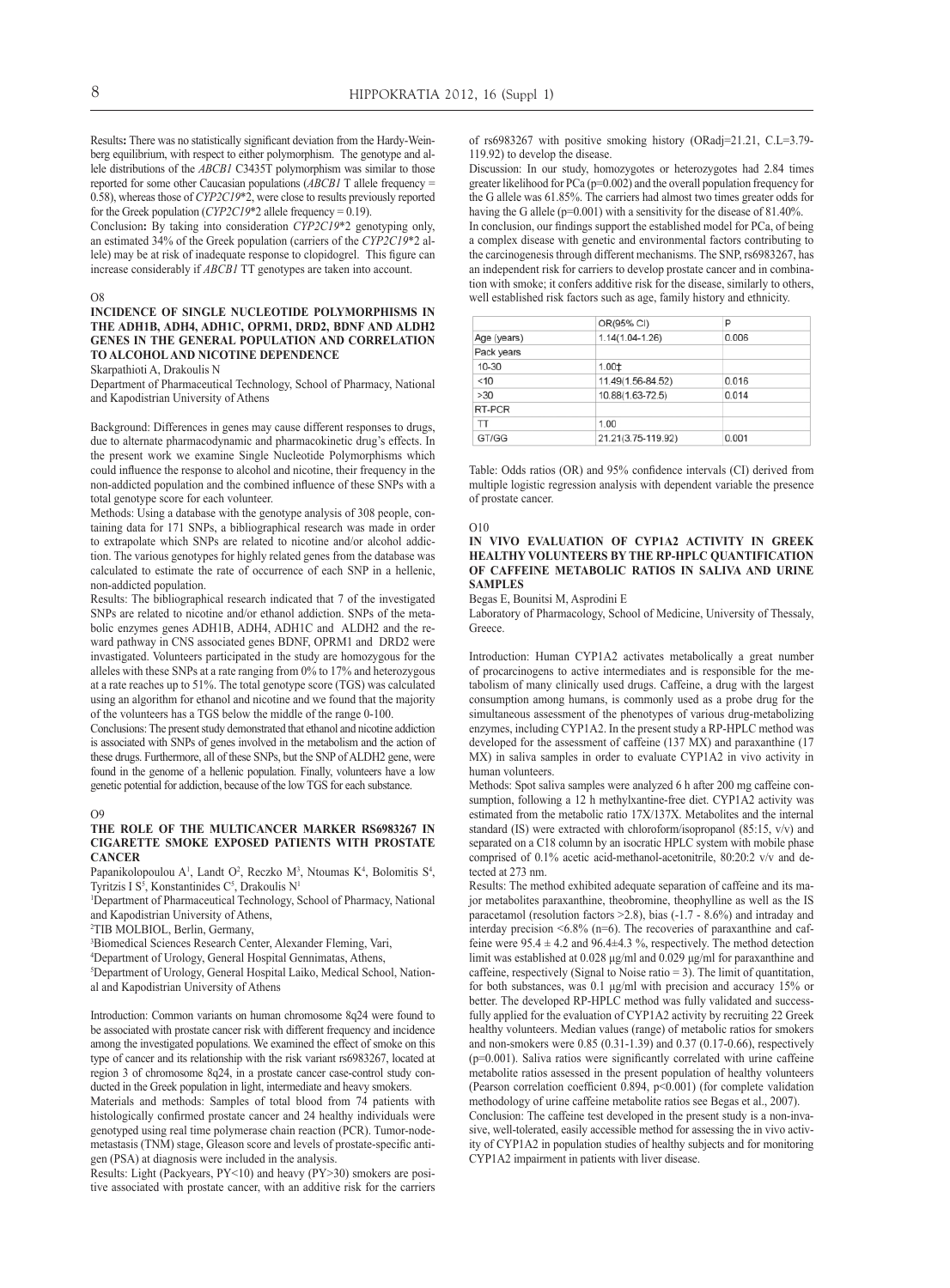#### O11

#### **Medications as a social good. Cost/ Effect. Experience with the use of generics in Aretaieio University Hospital, Athens Greece**

Kotsiou  $A<sup>1</sup>$ , Tesseromatis C<sup>2</sup>

1 Aretaieio University Hospital, Medical School, University of Athens, Greece 2 Department of Pharmacology, Medical School, University of Athens, Greece

Medication use except for their social aspect has had also a great impact on financial issues since ancient time. In the 13th century a.C. in an effort to reduce drug overprescription, medical profession was officially separated from that of the pharmacist. With the rise in life expectancy the treatment cost of many progressive degenerative and chronic diseases tends to a tremendous increase as well. New biotechnological methods in drug preparation claim long – term research and high financial investments resulting in very expensive medications. Medication availability and access steps are: production- prescribing – purchase - consume. Under the social demand for unlimited health budgets it is estimated that the medications expenses have an annual rise of 5% in western countries.The growing use of generics could be considered as a means to control the rising health care costs. In developed generics markets (British, German) their consumption overrides the 50% of the total medication sales.

| Medication      | Cost         | Comments                    |
|-----------------|--------------|-----------------------------|
|                 | restriction  |                             |
| Quinolones      | 52% generic  |                             |
|                 |              | Brand offer 26 %            |
|                 | $+26%$ brand | lower price                 |
|                 | Total: 78%   |                             |
| 2 nd generation |              | Brand offer 16%             |
|                 | 50%          | higher price instead of     |
| cephalosporins  |              | 50% initially               |
|                 |              | New brand offer             |
| Piperacillin/   | 22%          |                             |
| Tazobactam      |              | equal brand –generic price  |
|                 |              |                             |
| Omeprazole      |              |                             |
|                 | $31 - 40\%$  | Depending on generic choice |
|                 |              |                             |
|                 | $5 - 12\%$   |                             |
| Contrast media  |              | Depending on generic choice |

Medication Cost Restriction in Aretaieio University Hospital, Athens Greece, 2011

Surgical – Obstetrics, Gynaecology, Paediatric –Radiology Departments

#### O12 **Restraint stress techniques and ulcerogenicity in RATS**

Rossiou T<sup>1</sup>, Papazisis G<sup>1</sup>, Tzioufa-Asimakopoulou V<sup>2</sup>, Sardeli C<sup>1</sup>, Kouvelas D<sup>1</sup> <sup>1</sup> 2<sup>nd</sup> Department of Pharmacology, School of Medicine, Aristotle University of Thessaloniki, Greece,

2 Department of Pathology, School of Medicine, Aristotle University of Thessaloniki, Greece

Introduction: Restraint or immobilization procedure is a widely used laboratory technique for studying stress effects. A variety of restraint stress models have been developed for immobilizing animals in order to evaluate drug effects on stress-related pathology. Aim of the present study was to evaluate the formation of gastric ulcers in rats comparing four different rat restraint stress models.

Materials and methods: 24 Wistar rats were used in this study. Rats were divided into four groups and subjected to: i) three-hours board restraint without prior food deprivation ii) three-hours board restraint with prior food deprivation for 12 hours iii) three-hours board restraint in a cold environment  $(4 °C)$ and iv) complete food deprivation for five days. All stomachs were removed and the numbers, as well as the total length of lesions were macroscopically counted. Furthermore, histological sections were assessed for vasocongestion, epithelial cell damage, inflammation and glandular disruption.

Results: The largest number and total length of lesions was reported in the 'restraint in a cold environment' group reaching statistically significant difference compared to the other three groups. The lowest scores were observed in the 'complete food deprivation' group and the remaining two groups showed intermediate results. Microscopic examination revealed

that the 'restraint in a cold environment' group had the highest score in vasocongestion and inflammation, whereas the 'restraint without prior food deprivation' group had the highest score in epithelial cell damage. Glandular disruption was observed only in six stomachs.

Discussion: Restraining the animals in a cold environment seems to be the most effective technique of the four compared in this study. Our results are in consistent with previous findings reporting that board restraint typically produces a more intense stress response and furthermore, that restraint plus cold (4°C) achieves an optimal ulcer severity effect. Future studies focusing on histological evaluation are needed in order to establish the most useful and precise technique.

#### O13

#### **Evaluation of the anti-ulcerogenic activity of pregabalin in rats**

Papazisis  $G<sup>1</sup>$ , Rossiou T<sup>1</sup>, Tzioufa-Asimakopoulou V<sup>2</sup>, Tzellos T<sup>1</sup>, Sardeli  $C^1$ , Kouvelas D<sup>1</sup>

<sup>1</sup> 2<sup>nd</sup> Department of Pharmacology, School of Medicine, Aristotle University of Thessaloniki, Greece,

2 Department of Pathology, School of Medicine, Aristotle University of Thessaloniki, Greece

Introduction:It is well known that the central nervous system is intimately concerned in the genesis of stress-induced gastric ulceration. Restraining rats in a cold environment seems to be the most effective procedure for studying stress effects and for evaluating drug actions on stress-related pathology. Pregabalin is a derivative of the inhibitory neurotransmitter γ-aminobutyric acid and has been approved for treatment of seizures, different pain conditions, fibromyalgia and recently of generalized anxiety disorder. Aim of the present study was to evaluate the effects of this CNS active drug on stress-induced gastric ulcers.

Materials and methods: 18 Wistar rats were divided into the saline and the pregabalin groups. All rats were subjected to a three-hour restraint procedure in a cold environment  $(4 \degree C)$ . Pregabalin was dissolved in normal saline and administered intraperitoneally (i.p.) at doses of 15 ml/kg and 30 ml/kg. The drug was given 30 min before restraining the rats. The pretreatment times, route of administration and doses were taken from previous studies. After the restraint procedure each rat remained for two hours in his cage and then was sacrificed. The stomach was removed and the numbers, as well as the total length of lesions were macroscopically counted. Furthermore, histological sections were assessed for vasocongestion, epithelial cell damage, inflammation and glandular disruption.

Results: Evaluating macroscopically the number and total length of lesions statistically significant differences were observed between the saline and the 30 mg/kg pregabalin groups. Microscopic examination revealed that vasocongestion and inflammation were also significantly reduced in the 30 mg/kg pregabalin group, whereas no difference was found in epithelial cell damage. Glandular disruption was observed only in one rat from each group.

Discussion: Pregabalin inhibited stress-induced gastric ulceration in rats. Considering that its predominant mechanism of action is the inhibition of calcium currents via high-voltage-activated channels containing the a2d-1 subunit, the anti-ulcer effect results possibly from its anti-anxiety actions in combination with the sedative effects of the higher (30 mg/kg) drug dose.

#### $O14$

#### **Estrogens derived from the gonads and the brain mediate behavioral responses during a test of antidepressant response**

Dalla C<sup>1</sup>, Kokras N<sup>1,2</sup>, Pastromas N<sup>1</sup>, Kafetzopoulos V<sup>1</sup>, Garba M H<sup>1</sup>, Papadopoulou-Daifoti Z<sup>1</sup>

<sup>1</sup>Department of Pharmacology, Medical School, University of Athens, Greece 2 First Department of Psychiatry, Eginition Hospital, Medical School, University of Athens, Greece

Women are more prone to depression than men and may have a differential response to antidepressants, but tests for antidepressant screening have been mainly validated on male animals (Dalla et al 2010). In the present study, we applied the Forced Swim Test (FST), which is widely used for screening for antidepressant activity. During FST, rats are forced to swim in a cylinder for 15 min and the next day for 5 min. Previously, we have shown that female rats are particularly responsive to this test, but the role of estrogens in the behavioral profile during FST is not clear. Thus, in the present study, we tested females in all phases of the estrous cycle (all combinations of proestrous, estrous, diestrous 1 and 2) and we administered either vehicle or the SSRI sertraline in two doses (10 and 40 mg/kg, 3 i.p. injections). In a second experiment, we aimed to investigate the role of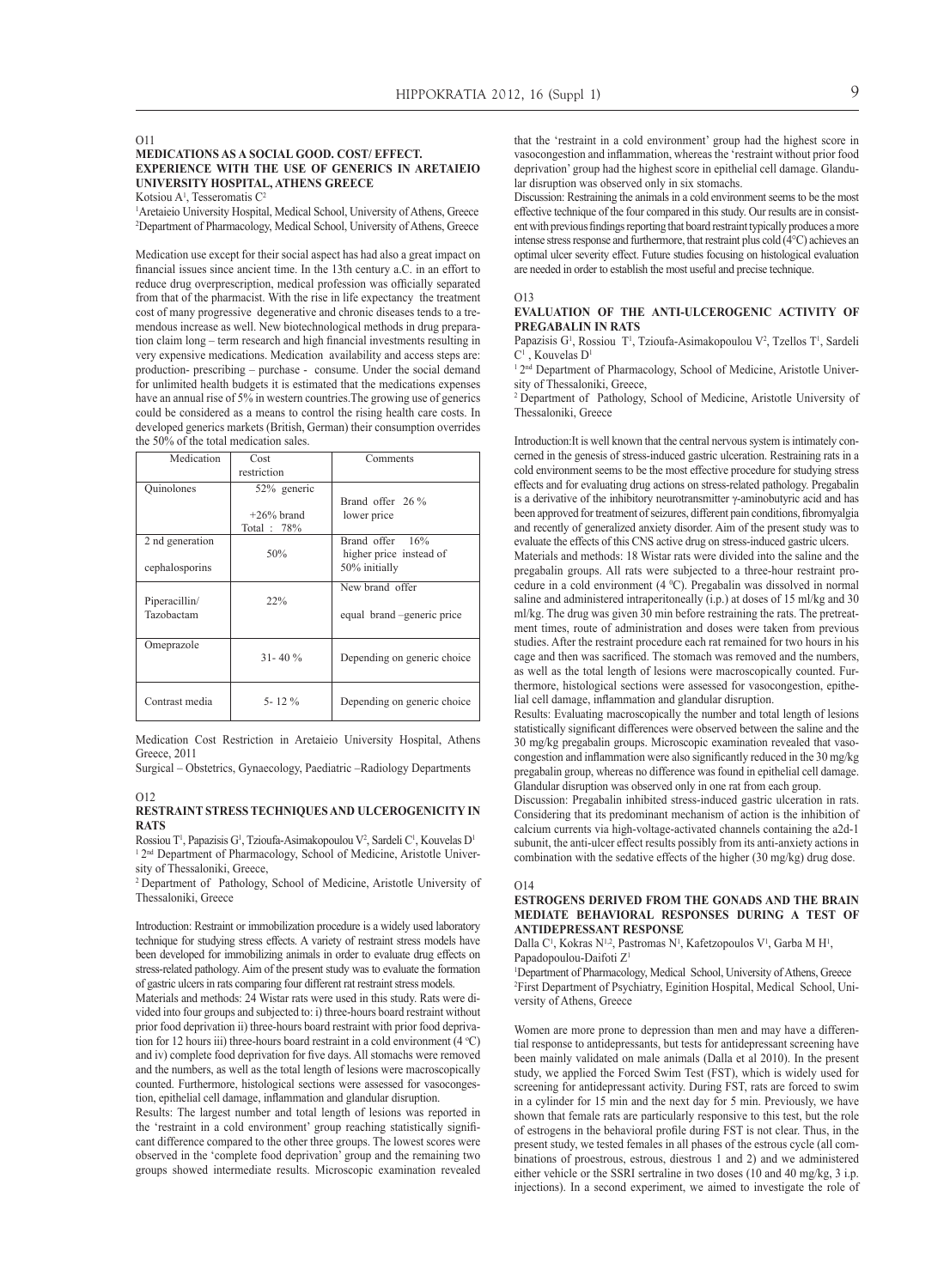estrogens derived from neuronal sources, locally synthesized in the brain. Therefore, FST was performed 4 weeks after ovariectomy and castration of female and male rats respectively, in order to eliminate gonadal hormone secretion. Before the FST, rats were injected for one week with either vehicle or the aromatase inhibitor letrozole, which decreases estrogens synthesis in all tissues including the brain. In the first experiment, swimming duration, which is an active behavior, indicative of serotonergic activity, was lower when estrogens were also lower. Furthermore, this behavior positively correlated with the estrogen-dependent uterus weight. Sertraline treatment exerted an antidepressant effect by enhancing swimming and decreasing immobility in males and females in all phases of the estrous cycle. In the second experiment, letrozole-induced inhibition of estrogens in ovariectomized females enhanced immobility and decreased active behavioral responses, which is indicative of enhanced "depressive-like" symptomatology. On the contrary, it had no effect on males. These results indicate that estrogens originating from the gonads and the brain significantly affect the FST behavioral response. However, the phase of the estrous cycle does not influence the antidepressant response. Our data suggest a role of estrogen-inhibition in the development of affective disorders in women treated with aromatase inhibitors.

#### $O15$

## **The effects of sibutramine on serum ghrelin isoforms and paraventricular nucleus NPY concentrations in rats under three isocaloric diets**

Perelas A<sup>1</sup>, Strilakou A<sup>1</sup>, Stroubini T<sup>1</sup>, Perrea D<sup>2</sup>, Dontas I<sup>2</sup>,

Galanopoulou P<sup>1+</sup>

1 Department of Pharmacology, Medical School, University of Athens, Greece 2 Department of Experimental Surgery and Surgical Research N.S. Christeas, Medical School, University of Athens, Greece.

+ In memory of the late Prof. Ganalopoulou-Kouvari P

Introduction: Appetite regulation is a complex process that involves both central and peripheral signals. Among orexigenic peptides, the most potent are neuropeptide Y (NPY) and ghrelin.The hypothalamus is the main regulatory organ for the human appetite and energy balance. Since the neurons that regulate appetite appear to be mainly serotonergic and noradrenergic, pharmacological agents targeting these neurotransmitters or their receptors could modulate food intake and body weight.

Aim: The aim of the study was to investigate: a)The differential effects of macronutrients on food intake, fasting serum ghrelin, ghrelin isoform distribution and paraventricular nucleus (PVN) NPY b)The impact of sibutramine (S), which is a serotonin-norepinephrine reuptake inhibitor, on the aforementioned parameters in rats fed ad libitum with three isocaloric diets.

Methods: Three groups of male Wistar rats (n=63) were fed with high fat diet (HFD) (n=21), high carbohydrate diet (HCD) (n=21), or high protein diet (HPD) (n=21) for 13 weeks. In the last 3 weeks each group was divided into 3 subgroups and received intra-peritoneally S 5mg/Kg, S 10mg/Kg or saline vehicle. Food intake was measured daily during the last week of the experiment. The PVN was isolated from the hypothalamus and NPY was measured. Serum desacylated and acylated ghrelin and PVN NPY levels were assayed.

Results: HFD fed rats demonstrated increased food intake and PNV NPY content. Serum desacylated ghrelin levels were significantly higher in the HCD group compared to any other group. S at 10mg/Kg decreased food intake in the HFD fed rats and tended to increase fasting serum desacylated ghrelin, without affecting acylated ghrelin or NPY.

Conclusions: Results suggest a role of NPY in HFD-mediated hyperphagia. On the other hand, neither NPY, nor acylated ghrelin seem to be involved in the anorectic effects of sibutramine. Desacylated ghrelin was lower in rats under HFD, although the effects of macronutrients could not be dissociated from those of adiposity. A trend towards elevated desacylated ghrelin levels in the HCD compared to the HPD subgroup was also observed, a fact that requires further investigation.

#### O16

#### **Choline deficiency modulates myocardial autonomic neurotransmission in the rat: the effect of carnitine**

Strilakou A<sup>1</sup>, Tsakiris S<sup>2</sup>, Perelas A<sup>1</sup>, Kalafatakis K<sup>2</sup>, Stylianaki A<sup>1</sup>, Koulouris A<sup>1</sup>, Liapi C<sup>1</sup>

<sup>1</sup> Department of Pharmacology, Medical School, University of Athens, Greece 2 Department of Experimental Physiology, Medical School, University of Athens, Greece

Introduction: Choline belongs to the  $B_{12}$  complex and choline deficiency seems to impair heart function. Furthermore, choline is necessary for the synthesis of acetylcholine that regulates heart rate. The responsible enzyme for acetylcholine degradation and consequently for the termination of cholinergic neurotransmission is acetylcholinesterase (AChE); decreased myocardial AChE activity has been observed in conditions such as myocardial infarction, insulin-induced hypoglycemia, starvation and dietary protein restriction and heart failure. Among others, in the management of heart diseases, carnitine (structurally relevant to choline) has been used as an adjunct, while carnitine deficiency has been reported under states of choline deficiency.

Aim: The aim of the present study was to identify the effects of dietary choline deprivation on the myocardial acetylcholinesterase (AChE) activity in adult rats and the possible modifications after carnitine administration. Materials and Methods: Wistar Albino rats (n=25), about 3 months old, were randomly divided into four groups: a) control  $(CA)$  (n= 6), b) rats fed with standard diet and carnitine  $(CARN)$  (n= 6), c) rats fed with choline deficient diet (CDD) (n= 7) and d) rats fed with choline deficient diet and carnitine (CDD+CARN) (n= 6). Dietary choline deprivation was induced through the administration of choline deficient diet, while carnitine supplementation was performed through drinking water (0.15% w/v). After four weeks of treatment, rats were sacrificed and myocardial AChE activity was determined spectrophotometrically to the homogenate.

Results: Rat myocardium AChE activity was significantly reduced in the CDD+CARN group compared to the CA and CDD group  $(p<0.05)$  as well as to the CARN group  $(p<0.01)$  whereas there were no significant alterations when exposed to each of the studied parameters compared to the control.

Conclusions: Choline deficiency and L-carnitine administration, separately, reduce AChE activity, but in a non-significant extent compared to the control group. In contrast, AChE activity is significantly reduced when choline deficient setting and L-carnitine administration co-exist, which implies a synergistic effect between them. Although the underlying mechanism requires further clarification, it is possible that cellular metabolic imbalances due to disturbed methyl- and acetyl-groups availability or/and cellular membrane instability may disrupt enzyme's functional potential and result to heart autonomic remodeling.

#### $O<sub>17</sub>$

#### **Ιnfluence of choline deficient diet on the expression of GLUT-4 in the liver of stz-induced diabetic rats**

Kyriakaki A<sup>1</sup>, Strilakou A<sup>1</sup>, Gazouli M<sup>2</sup>, Tentolouris N<sup>3</sup>, Anagnou N<sup>2</sup>, Liapi C<sup>1</sup> <sup>1</sup>Department of Pharmacology, Medical School, University of Athens, Greece 2 Department of Biology, Medical School, University of Athens, Greece <sup>31st</sup> Department of Propaedeutic Medicine, Laiko General Hospital, Athens University Medical School, Athens, Greece

Introduction: Glucose Transporter-4 (GLUT-4) is an insulin-regulated glucose transporter found in adipose tissues and striated muscle. GLUT-4 is expressed primarily in muscle and fat cells, the major tissues in the body that respond to insulin. When an insulin receptor is activated, it induces the GLUT-4 protein to move from reserves held inside cells. In the absence of insulin or muscle contraction, GLUT-4 is stored in vesicles within the cell. Defects in GLUT-4 activity have been implicated in some forms of insulin resistance and diabetes. Choline is one of the B vitamin cofactors and is considered an essential nutrient with lipotropic properties. A significant interaction between streptozotocin (STZ) induced diabetes and choline metabolism has been reported, although insulin's effects in the liver is not fully elucidated. GLUT-4, although expressed in adipose tissue, is found to be expressed even in the liver of choline deprived rats due to the high grade of fatty infiltration.

Aim: The aim of this study was to investigate the effect of choline deficiency on the modulation of rat liver activity of GLUT-4 caused by adult-onset streptozotocin (STZ)–induced diabetes.

Materials and Methods: Male Wistar rats (n=48) were divided in four groups: a) control (C), b) rats receiving choline deficient diet (CDD), c) diabetic rats receiving balanced diet (D) and d) diabetic rats fed with choline deficient diet  $(D + CDD)$ . The duration of the experiment was 4 weeks. The diabetes was induced by an intraperitoneal injection of streptozotocin 50mg/kg BW at the beginning of the experiment. GLUT-4 mRNA was estimated by RT-PCR.

Results: GLUT-4 expression was increased by 550.43% in the CDD group, by 168% in the D group and by 300,5% in the D+CDD group compared to the control  $(p<0.001)$ .

Conclusions: There is an up-regulation of the GLUT-4 activity in all groups and mostly in the CDD group due to the fatty infiltration caused by the choline deficiency. These data show crucial alterations to the insulin pathway and further studies are in progress in order to investigate underlying mechanisms.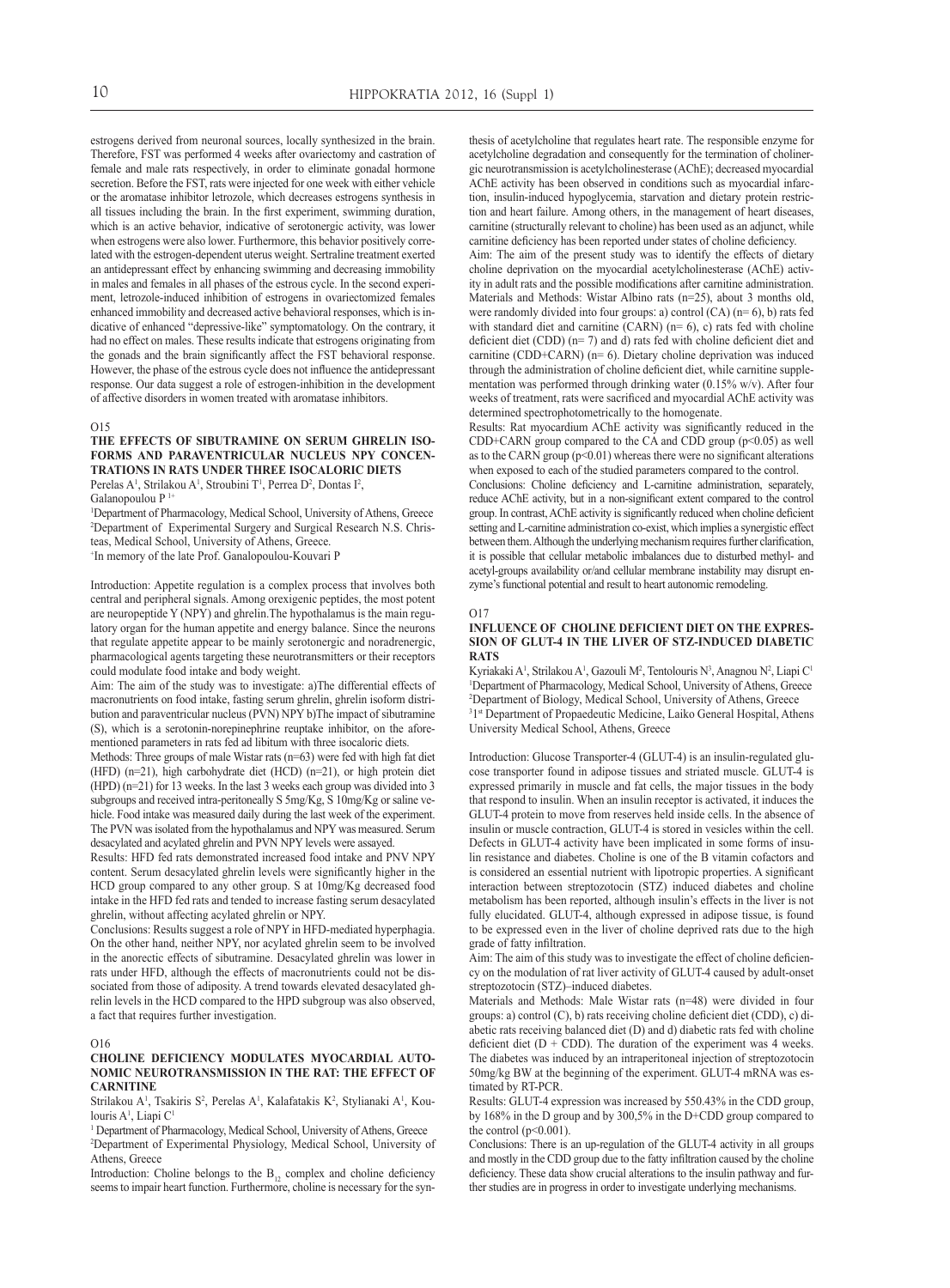# **POSTERS**

#### P1

#### **Pharmacogenomic analysis of the atheroprotective role of apoE3 containing HDL in human endothelial cells**

Valanti  $E^1$ , Fotakis P<sup>2</sup>, Beck M<sup>2</sup>, Kardasis D<sup>2</sup>, Sanoudou D<sup>1</sup> <sup>1</sup>Department of Pharmacology, Medical School, University of Athens 2 Department of Biochemistry, Medical School, University of Crete

Introduction: Apolipoprotein apoE3 contributes to atheroprotection in multiple ways. Specifically, it facilitates lipoprotein particle hepatic uptake and contributes to cholesterol homeostasis in the plasma. Furthermore, it promotes the synthesis of HDL particles that contain apoE (HDL-apoE), and are thought to contribute in endothelial function. Lack of apoE3 in mice has been shown to lead to premature atherosclerosis.

The aim of our study is the characterization of the molecular mechanisms affected by endothelial cell exposure to recombinant HDL containing apoE3 and phospholipids (HDL-apoE3).

Methodology: Primary human arterial endothelial cells (HAEC) were exposed to: HDL-apoE3 or PBS. Isolated RNA was labeled and hybridized to whole genome microarrays (28,869 genes), namely GeneChip Human Gene 1.0 ST Array (Affymetrix). Five samples/microarrays were used for treatment. The raw data were submitted to extensive bioinformatical analysis using 2-fold and <0.05 false discovery rate thresholds. A total of 198 genes emerged as significantly changed between HDL-apoE3 and PBS treatments. Results: The recombinant HDL-apoE3 particles appear to induce a number of statistically significant changes in a broad range of different molecular mechanisms directly implicated in endothelial cell function and potentially in atherosclerosis. These mechanisms include cell migration (↑COL4A1, ↑VAV3, ↑FLT1), cell proliferation (↓DKK1, ↑NR4A1, ↑HES1), cell death (↓CDK1, ↑ID1), inflammatory response (↓ΤGFB2, ↑PTGS2, ↓IL8), lipid metabolism (↑LIPG, ↑FABP4, ↑PPAP2B), cell cycle (↑EGR1, ↓NUF2), and signal transduction (↑PIK3CG, ↓STAT1, ↑DLL4).

Discussion: The preliminary evidence emerging from this analysis suggests the involvement of recombinant HDL-apoE3 particles in molecular pathways related to inflammation, angiogenesis and lipid metabolism. Further analysis is underway to fully define the effect of HDL-apoE3 in endothelial cell function.

#### P2

#### **Activation of the δ-opioid receptor leads to differentiation and neurite outgrowth via a STAT5B-Gαi/o signaling pathway**

Georganta E M, Tsoutsi L, Georgoussi Z

Laboratory of Cellular Signaling and Molecular Pharmacology, Institute of Biology, National Centre for Scientific Research «Demokritos», Athens, Greece

Introduction: Neurite outgrowth is a key process during neuronal migration and differentiation. Complex intracellular signaling mechanisms are involved in the initiation of neurite protrusion and subsequent elongation. Opioid receptors couple to Gi/Go proteins and participate in various cellular mechanisms controlling neural growth, differentiation and synaptic plasticity [1-3]. We have recently demonstrated that δ- and μ- opioid receptors (δ-OR and μ-OR) form multi-component signaling complexes, consisting of the Signal Transducers and Activators of Transcription 5A/B (STAT5A/B), c-Src kinase and selective G protein subunits, leading to STAT5A/B phosphorylation [4,5]. We were thus wondered whether δ-opioid receptor present in Neuro2A cells triggers differentiation and neurite outgrowth through activation of a signalling network involving STAT5B, members of Gi/Go proteins and Src.

Methodology: Cell cultures and transient transfections: Neuro-2A mouse and SH-SY5Y human neuroblastoma cells were cultured as described previously [6]

Differentiation and neurite outgrowth assays: Neuro-2A expressing the δ-opioid receptor were transiently transfected with the cDNA encoding the mutated His-STAT5B(Υ699F) and treated with various opioid ligands or pertussis toxin [7,8]. The cells displaying neurite outgrowth were those with cellular projections of length two times greater than the cell diameter assessed after ImageJ-analysis. Neuronal differentiation was evaluated by

alterations of synaptophysin and NCAM protein levels before and after agonist treatment using specific antibodies generously provided by Dr M. Gaitanou, Hellenic Pasteur Institute, Athens [9].

Results-Discussion: To examine the effect of δ-OR-induced STAT5B activation on differentiation and neurite outgrowth, Neuro-2A cells were treated with the δ-opioid agonist DSLET and a) the levels of NCAM, synaptophysin were detected after immunoblotting and b) by measurements of neurite length. Our results have shown that DSLET administration resulted to increased neurite outgrowth, which was blocked by pertussis toxin pre-treatment and the expression of a dominant negative STAT5B (DN-STAT5B) mutant. Additional studies have shown that while DSLET exposure of Neuroblastoma cells induced a marked increase of synaprophysin and NCAM protein levels; overexpression of the DN-STAT5B resulted in a profound decrease in the expression of both protein levels. Taken together, our findings demonstrate that δ-OR activation leads to neuronal differentiation and neurite outgrowth via a signaling pathway involving Gαi/o proteins and STAT5B.

This work was supported by the EU grants «Normolife» (LSHC-CT2006- 037733).

#### References

- 1. M.J. Christie, Br. J. Pharmacol. 154 (2008) 384
- 2. K.D Bromberg R. lyengar and J.C. He, Front. Biosci. 13, (2008), 4544
- 3. Z. Georgoussi, E-M. Georganta and G. Milligan Cur. Drug Targets, 13, (2012) 80
- 4. G. Mazarakou and Z. Georgoussi, J. Neurochem. 93 (2005) 918
- 5. E-M. Georganta, A. Agalou, Z. Georgoussi, Neuropharmacology 59 (2010) 139
- 6. G. Megaritis, M. Merkouris and Z. Georgoussi Receptors Channels 7, (2000) 199
- 7. E.Morou and Z.Georgoussi, J. Pharmacol. Exp. Ther. 315, (2005), 1368
- 8. Z. Georgoussi and C. Zioudrou, Biochem. Pharmacol. 45, (1993), 2405

9. M. Gaitanou A. Mamalaki, E. Merkouri , R. Matsas Neurosci Res. 8 (1997), 507

#### P3

#### **Interactions of two members of the B/R4 subfamily of the Regulators of G protein Signaling with kappa and delta opioid receptors differentially modulate their signaling**

Papakonstantinou MP, Leontiadis L J, Nikolos F, Georgoussi Z Laboratory of Cellular Signaling and Molecular Pharmacology, Institute of Biology, National Center for Scientific Research "Demokritos", Ag. Paraskevi, Athens, Greece

Introduction: Regulators of G protein Signaling (RGS) comprise a large multifunctional protein family that accelerate GTP hydrolysis of Gα subunits, thus modulating G protein coupled receptor (GPCR) signaling. RGS proteins also serve as "platforms" where protein complexes can be formed [1,2]. We have previously demonstrated that RGS4 directly interacts with mu (μ-OR) and delta (δ-OR) opioid receptors to regulate their signaling [3,4]. To deduce whether selectivity in coupling between members of RGS proteins and opioid receptors exist we tested the ability of other members of B/R4-RGS family to interact with kappa (κ-ΟR) and δ-OR.

Methodology: Cell cultures and transient transfections: 293F or HEK293 cells stably expressing the human myc-κ-OR, or the flag-δ-OR respectively were grown and transiently transfected with either pCDNA3 or the cDNAs of HA-RGS4, or HA-RGS2 as described by [3-5].

Protein-protein interactions were detected using co-immunoprecipitation assays, and in vitro pull down assays using GST-fusion peptides encompassing intracellular portions of ORs. Subsequent experiments of cAMP accumulation measurements, detection of MAPK phosphorylation and flow cytometric analysis of cell surface receptors were performed as described previously [3-7].

Results-Discussion: In order to examine whether RGS2 interacts with opioid receptors pull down experiments were performed using HA-RGS2 and the GST fusion peptides encompassing the  $\delta$  third intracellular loop (δ-i3L) and the carboxyl termini of μ (μ-CT), δ (δ-CT) and κ (κ-CT) opioid receptors. We found that RGS2 interacts with δ-i3L, δ-CT and κ-CT but not with μ-CT. Co-immunoprecipitation experiments using cell lysates coexpressing κ-OR or δ-OR along with HA-RGS2 or HA-RGS4 indicated that both receptors interact with RGS2 and RGS4 proteins constitutively and upon agonist stimulation.

Functional assays in cells expressing either RGS2 or RGS4 displayed a differential regulatory effect on δ-OR and κ-ΟR signaling suggesting that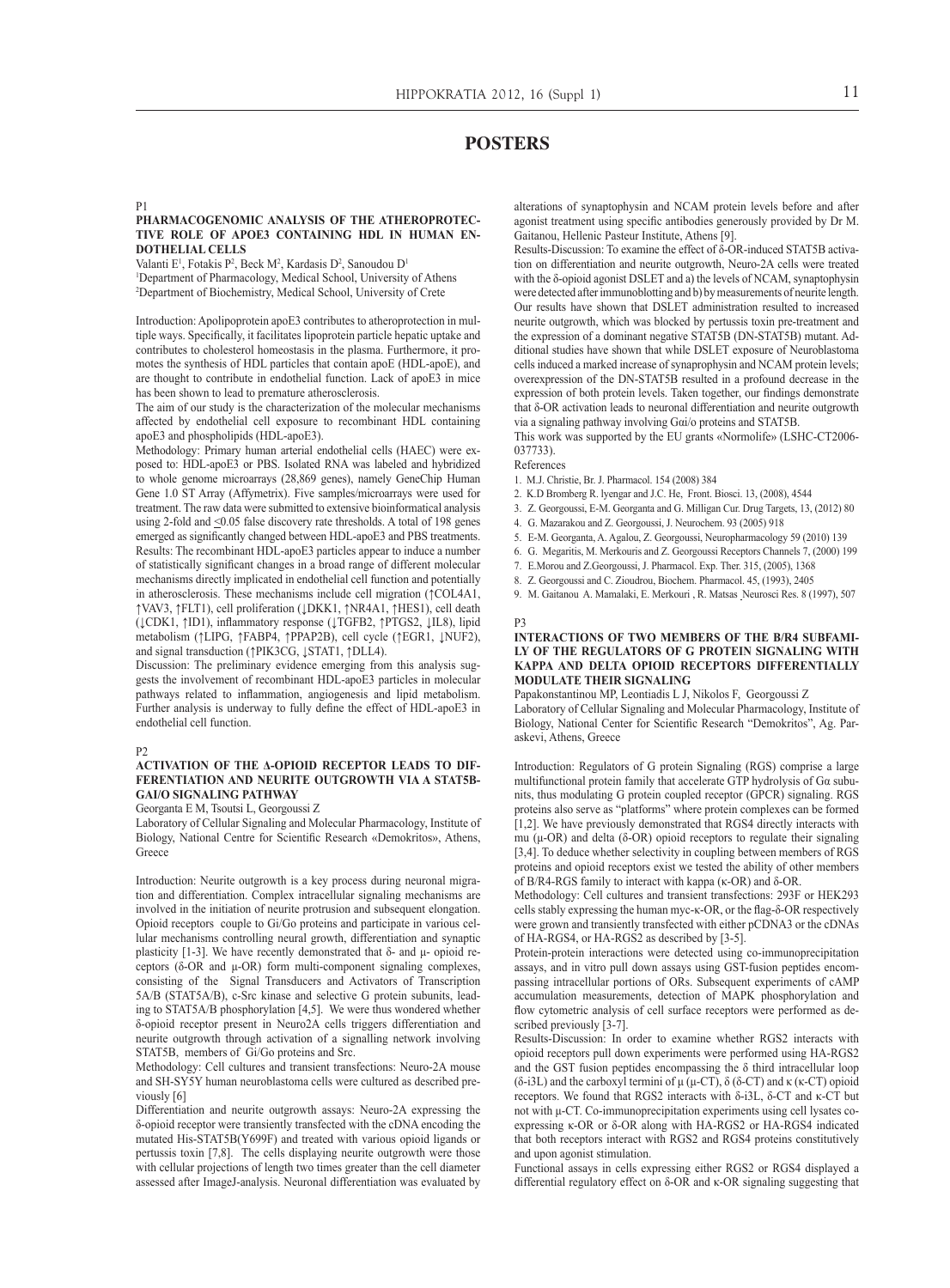P5

although these receptors interact with the same subsets of RGS proteins each of them affects signaling in a distinct manner. Collectively, our results suggest that RGS-opioid receptor pairs may be influenced by different factors depending on: a) the level of receptor expression, b) the activation state of the receptor and c) the abundance of the G protein present in a cellular milieu.

This work was supported by the E.U. grant «Normolife» (LSHC-CT2006- 037733).

References

- 1. G.B.Willars Semin.Cell Dev. Biol. 17 (2006) 363.
- 2. Z. Georgoussi, E.-M. Georganta, G. Milligan. Curr. Drug Targets 13 (2012) 80.
- 3. Z. Georgoussi, L.J. Leontiadis, G. Mazarakou, M. Merkouris, K. Hyde and H. Hamm. Cell Signal. 18(6) (2006) 771.
- 4. L.J.Leontiadis, M.P. Papakonstantinou, Z. Georgoussi. Cell Signal. 21(2009) 1218.
- 5. E.-M. Georganta, A. Agalou, Z. Georgoussi. Neuropharmacology 59 (2010) 139
- 6. G. Megaritis, M. Merkouris, Z. Georgoussi. Receptors and Channels 7(3) (2001) 199.
- 7. Z. Georgoussi and C. Zioudrou. Biochem Pharmacol. 45(12) (1993) 2405.

#### P4

#### **Structure-function analysis of the third membrane-spanning segment of CRF1**

Spyridaki K<sup>1</sup>, Gkountelias K<sup>1</sup>, Papadokostaki M<sup>1</sup>, Pardo L<sup>2</sup>, Liapakis G<sup>1</sup> <sup>1</sup>Department of Pharmacology, Faculty of Medicine, University of Crete, Greece,

2 Laboratori de Medicina Computacional, Unitat de Bioestadistica, Facultat de Medicina, Universitat Autonoma de Barcelona, Bellaterra (Barcelona), Spain,

Corticotropin releasing factor (CRF) exerts most of its physiological and pathophysiological actions by interacting with its type 1 receptor  $(CRF_1)$ .  $CRF$ , consists of seven plasma membrane-spanning segments (TM1-TM7), which have been recently shown by our group to form a water-accessible crevice, the binding-site crevice, which extends from the extracellular surface of the receptor into the plane of the membrane. Among the TM residues of  $CRF_1$  His199 in the TM3 has been proposed to play role in non-peptide ligand binding. This leads to the hypothesis that His199 and/or other TM3 residues are located on the surface of the binding-site crevice of  $CRF<sub>1</sub>$  and interact with non-peptide ligands, such as antalarmin. However, the lack of information about the structure of TM3 and the precise interactions of their residues with ligands precludes the assessment of this hypothesis. To test this hypothesis we mutated His199 to Ala and determined antalarmin affinity before and after mutation. We found that His199Ala mutation did not significantly decrease antalarmin affinity, suggesting that His199 did not interact with antalarmin. To elucidate the role of other TM3 residues of  $CRF_1$  in the binding of non-peptide analogues we must first determine the amino acids that are located on the surface of the bindingsite crevice of receptor and are therefore potential candidates for ligand interaction. To determine the TM3 residues that are located on the surface of the binding-site crevice of  $CRF<sub>1</sub>$ , we applied the cysteine-substituted accessibility method (SCAM), using as background the  $\Delta$ Cys mutant of  $\mathrm{CRF}_{1}$ , and starting from the extracellular portion of TM3. The  $\Delta \mathrm{Cys}$  mutant has near normal functional properties and it is relatively insensitive to the positively charged sulfhydryl-specific reagent, MTSEA. We mutated ten TM3 residues of  $CRF<sub>1</sub>$  to Cys, one at a time. Five of these mutants, Thr192-Cys, Ala193Cys, Tyr195Cys, Asn196Cys and His199Cys reacted with the MTSEA, added extracellularly. We therefore suggest that the side chains of residues at the reactive loci (Thr192, Ala193, Tyr195, Asn196, and His199) are on the water-accessible surface of the binding-site crevice of  $CRF_1$ . The pattern of accessibility is consistent with an alpha-helical conformation for this segment of  $CRF_1$ .

## **Pharmacological Approaches of Excitotoxic Neurodegeneration**

Vavilis T, Stamoula E, Kritis A

Laboratory of Physiology, Department of Physiology and Pharmacology, School of Medicine, Aristotle University of Thessaloniki, Thessaloniki, Greece

Excitotoxicity is one of the main culprits leading to neuronal cell death in many neurodegenerative conditions such as Alzheimer's disease (AD), Huntington's disease (HD), Parkinson's disease (PD), but also in epilepsy, glaucoma, traumatic brain injury (TBI), stroke or even HIV induced dementia. The term "excitotoxicity" refers to the phenomenon of neural cell death resulting from overstimulation of receptors by their respective ligands, the excitatory neurotransmitters. Glutamate receptors, that amongst other functions are responsible for the uptake of calcium ions in the cell, feature in the initiation of cytotoxic events that ultimately will lead to cell death by one of the established cell death processes namely, apoptosis, necrosis and autophagy. These events can be mediated by 1) increased intracellular calcium concentration promoting mitochondrial cytochrome C release, via depolarization of the mitochondrial membrane, initiating the caspase depended apoptotic cascade, 2) activation of calpains, a class of proteolytic enzymes, by increased calcium concentration, initiating thus the necrotic pathway, 3) activation of neuronal nitric oxide synthase (nNOS) and production of NO 4) formation of reactive oxygen species (ROS) and 5) activation of poly-ADP-ribose polymerase (PARP), which exhausts NAD<sup>+</sup> and ATP cellular reserves and promotes calpain mediated necrosis of the cell. Possible therapeutic interventions include pharmacological targeting for the aforementioned pathways. Agents like diazoxide, acting on an ATP sensitive  $K^+$  channel on the mitochondrial membrane, can attenuate the intramitochondrial calcium concentration rise, attenuating also the opening of the permeability transition pore (PTP). Another approach is the direct inhibition of PTP opening by cyclosporine A or the stabilization of the mitochondrial membrane potential with triphenyphosphonium (TPP) analogues. Lastly, modified antioxidants can be used for ROS neutralization and PARP inhibitors such as 3,4-dihydro-5-[4-(1-piperidinyl) butoxy]-1(2H)-isoquinolinone (DPQ) are employed to attenuate exhaustion of cellular energy reserves.

#### P6

#### **Glutamate excitotoxicity upregulates GRP75 and GRP78 gene expression in PC12 cells**

Stamoula E, Kritis A, Vavilis T, Angelidou E, Albani M

Laboratory of Physiology, Department of Physiology anf Pharmacology, School of Medicine, Aristotle University of Thessaloniki, Thessaloniki, Greece

Introduction: Excitotoxicity is a phenomenon implicated in many neurodegenerative disorders leading to neuronal cell loss. Increased extracellular glutamate concentration causes an increase in calcium influx through activation of glutamate receptors. This induces intracellular stress leading to the transcription of a diverse array of proteins, that mediate cell survival. A class of proteins that are differentially expressed during cell stress, is the GRP family of proteins (glucose-regulated proteins), which exhibit chaperone activity. Rat pheochromocytoma PC12 cells serve as an appropriate experimental model cell line for studying the intracellular molecular mechanisms in neural cells. In this study we investigated the expression of Grp78, an ER resident chaperone, and Grp75 located in the internal mitochondrial membrane. In PC12 cells both proteins' expression showed a gradual upregulation in response to glutamate exposure, over time, compared to control.

Methods: The model of excitotoxicity employed, utilized exposure of PC12 cells to 10 μΜ glutamate in low glucose complete DMEM supplemented with 15% horse serum, 2.5% fetal bovine serum and antibiotics, at 37° C with 5%  $CO<sub>2</sub>$  in a humidified incubator. The same conditions were replicated for control cells, minus the glutamate addition. Cells were collected at 30 min, 1 hour, 2 hours and 3 hours after the addition of glutamate and washed three times in PBS. Cells were lysed and the protein fraction of the extract was subjected to Western Blotting.

Results: Our data indicate that Grp78 and Grp75 expression is upregulated in this experimental model of excitotoxicity employing PC12 cells. (figure).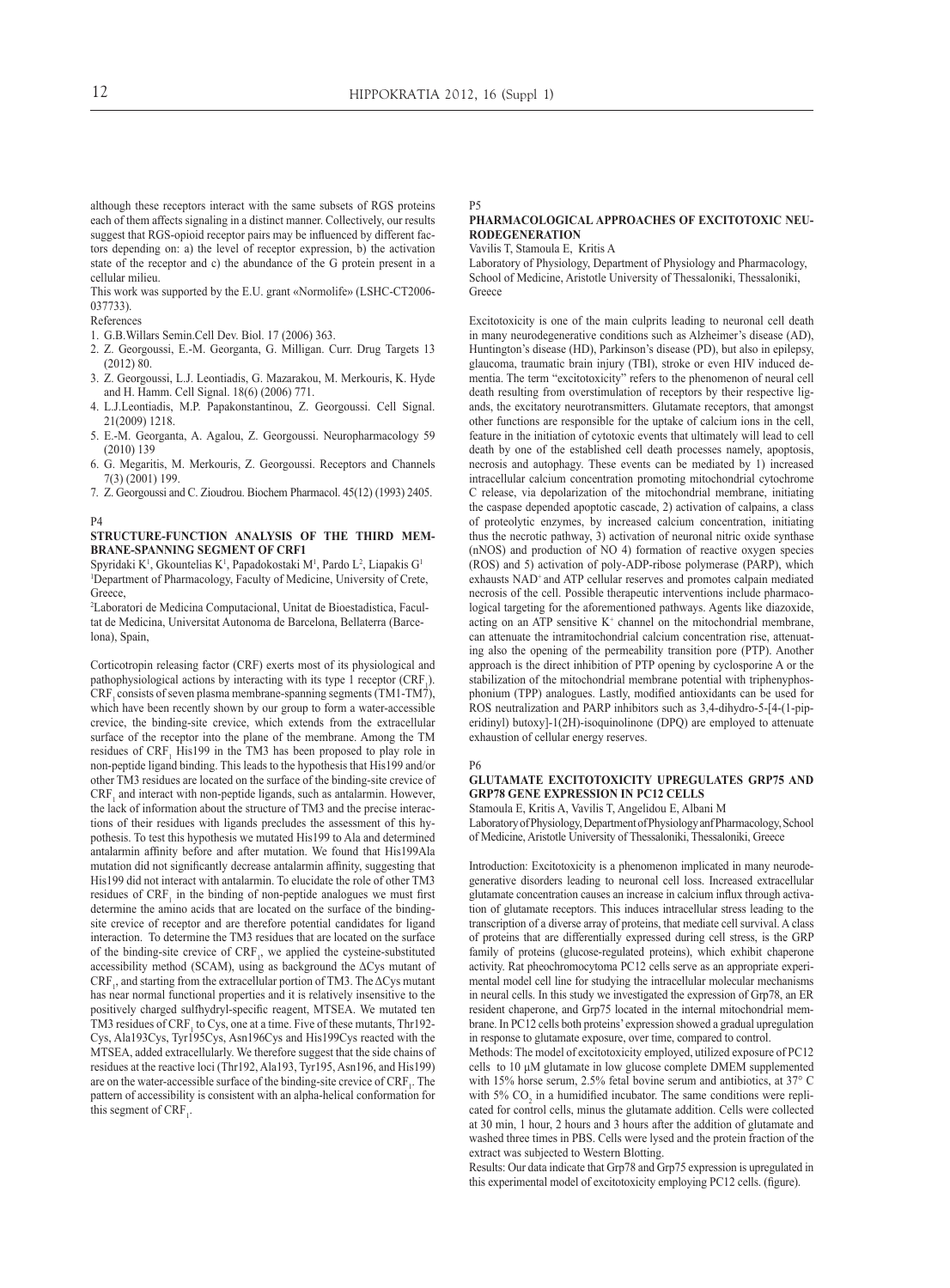Discussion: Glutamate, a major neurotransmitter in CNS, in many neurodegenerative diseases can act as a neurotoxin leading to excitotoxicity and increased intracellular calcium influx. The role of the Grp family (chaperones), in cell survival or cell death under excitotoxic conditions is a field of intense research. Unraveling the underlying molecular mechanisms can provide insight into new targets for pharmacological



P7

#### **D2 -dopaminergic receptor linked pathways hold critical role in CYP regulation**

Daskalopoulos E P<sup>1</sup>, Lang M A<sup>2,3</sup>, Marselos M<sup>1</sup>, Malliou F<sup>1</sup>, Konstandi  $M<sup>1</sup>$ 

1 Department of Pharmacology, School of Medicine, University of Ioannina, Ioannina GR-45110, Greece

2 University of Queensland, National Research Centre for Environmental Toxicology (Entox), 39 Kessels Road, Coopers Plains QLD 4108, Australia

3 University of Uppsala, Department of Biochemistry, Husargatan 3, Uppsala, Sweden

Introduction/Aim: It is well established that various hormonal and monoaminergic systems hold determinant roles in the regulation of several hepatic drug-metabolizing CYPs. Growth hormone (GH), prolactin (PRL) and insulin are involved in CYP regulation and their release is under dopaminergic control. This study has focused on the role of  $D_2$ -dopaminergic systems in the regulation of the major drug-metabolizing CYPs, the CYP3A, CYP2C and CYP2D in the liver of male rats.

Results/Discussion: The data showed that blockade of  $D_2$ -dopaminergic receptors with sulpiride (SULP) markedly down-regulated CYP3A1/2, CYP2C11 and CYP2D1 expression in the rat liver. This suppressive effect appears to be mediated by the insulin/PI3K/Akt/FOXO1 signaling pathway. Furthermore, inactivation of the GH/STAT5b signaling pathway seems also to play a role in the SULP-mediated down-regulating effect on these CYPs. SULP suppressed plasma GH levels, followed by reduced activation of STAT5b, the major GH pulse-activated transcription factor which has an up-regulating effect on various CYPs in hepatic tissue. PRL, which possesses a down-regulating control on several CYPs, was increased by SULP, and may thus also contribute in the SULP-mediated suppression of the CYPs. Finally, it appears that the SULP-induced inactivation of the cAMP/PKA/CREB signaling pathway, which is a critical regulator of PXR and HNF1α, as well as inactivation of JNK, contribute in the SULP-induced down-regulation of the above mentioned CYPs. These mechanisms could therefore also contribute to the down-regulation.

Conclusion: Taken together the present data provide evidence that drugs acting as  $D_2$ -antagonists, could interfere with several major signaling pathways involved in the regulation of CYP3A, CYP2C and CYP2D, critical enzymes in drug-metabolism, thus affecting the effectiveness of the majority of prescribed drugs, as well as the toxicity and carcinogenic potency of a plethora of toxicants and carcinogens.

#### P8

#### **Ploglitazone does not affect bone mineral density in strep-tozocin-induced diabetic rats**

Tsirella E<sup>1</sup>, Rager O<sup>2</sup>, Kallaras K<sup>3</sup>, Kokkas B<sup>1</sup>, Mironidou-Tzouveleki M<sup>1</sup> <sup>1</sup>1<sup>st</sup> Laboratory of Pharmacology, Medical School, Aristotle University of Thessaloniki

2 Nuclear Medicine Department, Geneva University Hospitals, Geneva, Switzerland

3 Laboratory of Experimental Physiology, Medical School, Aristotle University of Thessaloniki

Background: Our study aims to investigate the effect of pioglitazone treat-

ment on bone mineral density and bone formation- resorption markers in streptozocin-induced diabetic rats.

Methods: Ten week-old male Wistar rats were divided into 4 groups: nondiabetic controls, control rats receiving pioglitazone (3 mg/kg), streptozocin-treated diabetic rats (50 mg/kg), and diabetic rats treated with pioglitazone (3 mg/kg). The duration of the experiment was 8 weeks. Small animal high-resolution scan was performed (line spacing 0.3 mm) using a HOLOGIC Discovery (Bedford, MA, USA). A mean value of bone mineral density (BMD-gram/cm<sup>2</sup> ) for the whole left femur and two sub regions, the diaphysis and proximal metaphysis was measured.

Results: Diabetes in our rats was associated with weight loss. Diabetic rats had reduced plasma osteocalcin levels and increased calcium excretion in the urines. Regardless of the studied site, there was no significant difference in bone mineral density between the four groups.

Conclusion: Pioglitazone administration at the 3 mg/kg dose had no impact on bone formation and resorption markers levels and did not modify bone mineral density in our experimental model.

P9

#### **Amelioration of antigen induced arthritis by bevacizumab**

Tomos C<sup>1</sup>, Siskos N<sup>1</sup>, Tsartsalis S<sup>1</sup>, Vassiliadis M<sup>2</sup>, Kallaras, K<sup>3</sup>, Mironidou-Tzouveleki M1

<sup>1</sup>1<sup>st</sup> Laboratory of Pharmacology, Medical School, Aristotle University of Thessaloniki, Thessaloniki, Greece.

2 Intensive Care Unit, Theagenio Cancer Hospital, Thessaloniki, Greece. 3 Department of Physiology, Medical School, Aristotle University of Thessaloniki, Thessaloniki, Greece.

Introduction: Understanding the role of vascular endothelial growth factor (VEGF) in the pathogenesis of reumatoid arthritis (RA) suggests new horizons in the treatment of RA.

Aim: To investigate the therapeutic effects of intra-articular (ia) injection of bevacizumab, a humanized anti-VEGF monoclonal antibody, in an animal model of RA in vivo. We used rabbits with antigen-induced arthritis (AIA). Methods: Pre-immunized female New Zealand white rabbits weighing 4-5 Kg were used in the study. 24h after arthritis induction using ovalbumin, the animals (N=15) were anesthetized and randomized into three groups (N=5 in each group). One group served as the disease control and was subjected to two ia injections of 0.05 mL of 0.9% NaCl on days 1, 14. Second and third treatment group were also subjected to the same dosing regimen using ia injections of 1.25 mg/0.05 mL and 2.5 mg/0.1 mL of bevacizumab respectively. All animals were sedated and sacrificed 28 days after arthritis onset. To evaluate the grade of arthritis/inflammation, we measured the joint swelling, defined as increase in extended knee diameter from normal, us-

ing caliper and observed the grade of pannus formation as follows: 0, no involvement; 1, mild; 2, moderate; and 3, severe. Statistical analysis was performed in SPSS-19. p < 0.05 was considered statistically significant.

Results: Treatment with bevacizumab in both groups significantly decreased pannus formation (p<0.05, t-Student) and reduced joint swelling in rabbits with AIA ( $p$ <0.05, ANOVA) compared to control group. The observed differences between the two treatment groups were not statistically significant. Discussion: VEGF in RA provokes angiogenesis and stimulates vascular permeability supplying oxygen and nutrients in the inflamed synovium, induces chemoattraction of peripheral leukocytes, upregulates cytokines secretion maintaining and aggravating chronic inflammation and leads to synovial hyperplasia preventing synoviocytes from undergoing apoptosis. Therefore, targeting VEGF is thought to be a promising therapeutic approach in controlling RA. Specifically blockade of articular VEGF by bevacizumab ameliorated AIA.

Conclusion: Howerver further research is necessary in order to prove bevacizumab efficacy and establish its usefulness in the treatment of RA.

#### P10

#### **Acute exposure to artificial sunlight induces the accumulation of eosinophils in rabbit conjunctival epithelium, in vivo**

Varsamidou E<sup>1</sup>, Goulas A<sup>1</sup>, Markopoulou S<sup>2</sup>, Karayannopoulou G<sup>3</sup>, Varsamidis  $K^4$ , Kokkas V<sup>1</sup>, Kalpatsanidis A<sup>5</sup>, Karambatakis V<sup>5</sup>

1 Department of Pharmacology, Medical School, Aristotle University of Thessaloniki, Thessaloniki, Greece,

2 Department of Microbiology, Medical School, Aristotle University of Thessaloniki, Thessaloniki, Greece,

3 Department of Anatomical Pathology, Medical School, Aristotle Univer-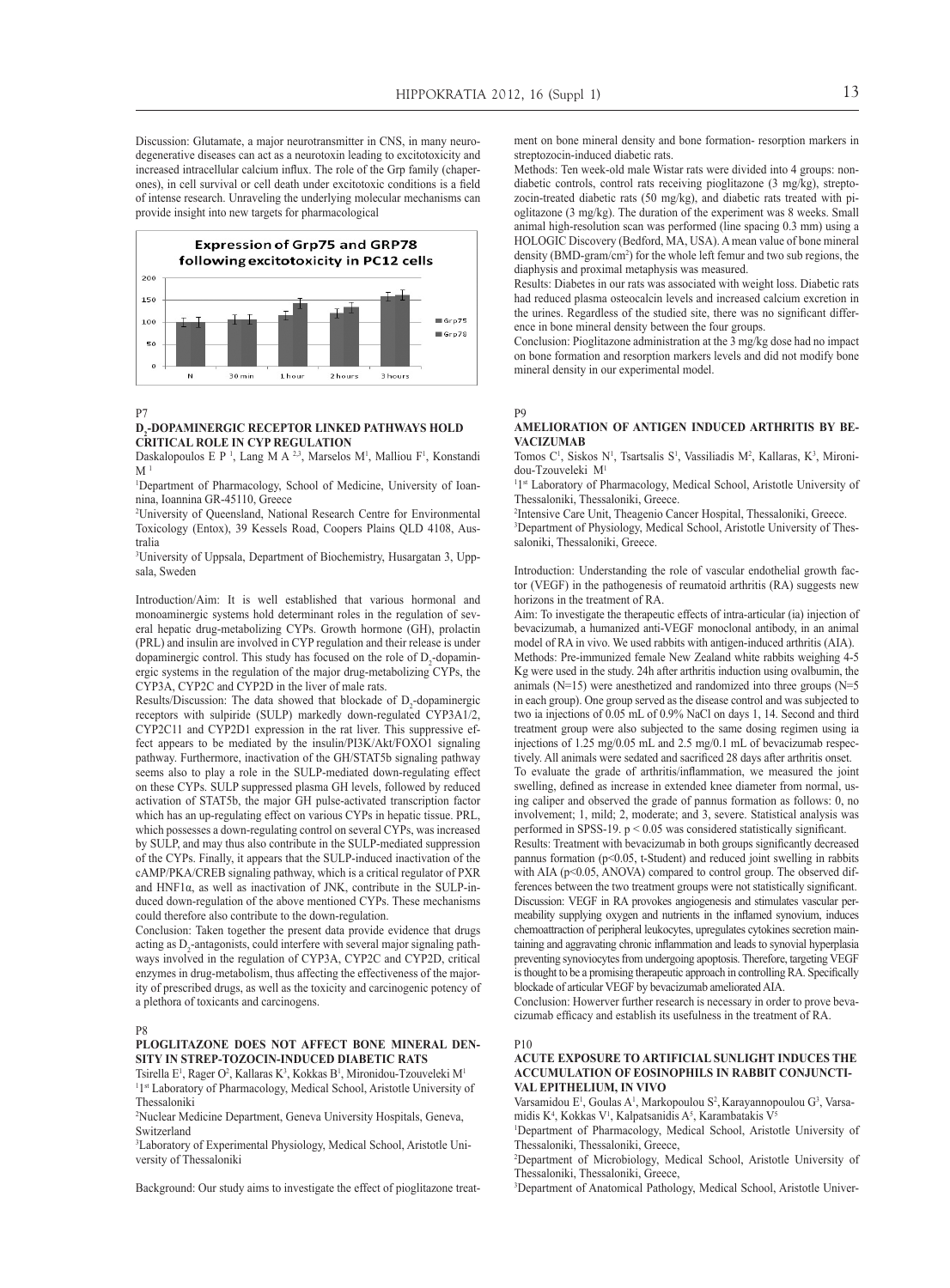sity of Thessaloniki, Thessaloniki, Greece,

4 Department of Physiotherapy, School of Health and Medical Care, Alexandrian Technological Educational Institute of Thessaloniki, Greece, 5 Laboratory of Experimental Ophthalmology, Medical School, Aristotle University of Thessaloniki, Thessaloniki, Greece

Introduction/Aim: Acute exposure of ocular and periocular tissues to natural or artificial light can induce inflammatory responses such as photokeratitis, anterior uveitis and conjunctivitis, attributed mainly to the UVB range of the spectrum. In this study, we have used a model of acute exposure of rabbit eyes to artificial sunlight, to study possible alterations in the architecture of corneal and conjunctival tissue as well as in the expression of selected genes related to the inflammatory response. We have also examined the effect of topical application of rupatadine, a dual H1 histamine receptor/ platelet activating factor receptor (PAFR) antagonist in the same system.

Methods: New Zealand albino rabbits were immobilized opposite a 300W Osram Ultra-Vitalux® light bulb with an emission radiation spectrum similar to that of normal sunlight at noon, and exposed for 30 min to an equivalent of 7,500 Jm-1 of UVB irradiation, in the range of the reported threshold for corneal damage. Corneal and conjunctival tissue samples were removed from exposed eyes at 2, 6 and 24 hours following the end of the exposure to the bulb light, and were subsequently processed for histochemical staining or RNA extraction. The gene expression of tumor necrosis factor (TNF), interleukin 6 (IL-6) and PAFR was monitored with conventional RT-PCR. Rupatadine fumarate, dissolved in DMSO, was applied topically in concentrations similar to those routinely used in ocular preparations of other antihistamines, one hour before, immediately after, and one hour following exposure.

Results: No specific alterations were detected, using standard eosin-hematoxylin staining, in corneal tissue, as a result of acute exposure to artificial sunlight. In the conjunctiva however, a marked accumulation of eosinophils was noticed, as early as hour 2 post-exposure, which appears to be directed towards the upper part of the epithelial layer. This effect appears to subside by hour 24. No statistically significant changes were detected with respect to the gene expression examined, in either tissue. Rupatadine did not affect the eosinophil accumulation in the conjunctiva or the gene expression in either tissue.

Conclusion: Acute exposure to artificial sunlight causes an accumulation of eosinophils in rabbit conjunctival epithelium, which was not prevented by the topical application of rupatadine, under the conditions used in this study.

#### P11

#### **New synthetic Coumarin derivatives with potent anti-inflammatory, hypocholesterolemic and antithrombotic activity**

Kontogiorgis A C<sup>1</sup>, Kapoukranidou D<sup>2</sup>, Hadjipavlou-Litina D<sup>1</sup>, Kallaras K<sup>1</sup> 1 Department of Pharmaceutical Chemistry, School of Pharmacy, 2 Department of Physiology, Medical School, Aristotle University of Thessaloniki, Thessaloniki

It has been reported that inflammation can have an important role in the initiation, progression of cardiovascular diseases (CVDs) and blood coagulation cascade. The designation of CVD as a chronic inflammatory process is further supported by evidence that the risk factors for CVD cause endothelial cells throughout the vascular tree to assume an inflammatory phenotype. These activated endothelial cells characteristically exhibit oxidative stress and increased adhesiveness for circulating leukocytes. Although initial efforts to define the mechanisms underlying the inflammatory phenotype in diseased endothelial cells have focused on the linkage between oxidative stress and adhesion molecule activation/expression, recent work has implicated a variety of additional factors that can modulate the magnitude and/ or nature of the inflammatory responses in CVD. Activation of blood coagulation and thrombin formation accompany inflammation, wound healing, atherogenesis and other processes induced by endothelial injury.

Coumarins comprise a large class of phenolic substances occured in plants. Coumarins' natural and synthetic derivatives were found to possess significant anti-inflammatory and antioxidant activities. It is well known that coumarin derivatives, both natural and synthetic, have been studied for long. Many series of coumarin derivatives which have been studied for their in vivo anti-inflammatory activity, using the carraggenin induced rat paw edema model, have been presented from our research group. Many coumarin compounds are recognized as lipoxygenase and cyclooxygenase inhibitors. In this study we tested the effect of two coumarin Mannich bases, designed and synthesized as potent anti-inflammatory and antioxidant agent, on several

inflammatory indices in male cholesterol-loaded (feeding with 2% cholesterol and 6% corn oil for 120 days) atherosclerotic NZW rabbits. Blood samples for lipids and anti-inflammatory indices [C3, C4, CRP, α1-antithrypsin (ΑΑΤ), haptoglobin (HAT)] were taken before and after feeding as well as after the 7-day administration of substances K12 and K13. Results were analyzed by the Friedman's rank test. In general the treatment with the tested compound induced significant decreases ( $p$ <0.05) of the values of C<sub>4</sub> and AAT. Values of all other indices tended to decease without significant difference.

It is concluded that the tested compound shows satisfactory results and it must be investigated thoroughly.

#### P12

**Changes in blood parametersafteradministration of a new synthesized-inflammatory antioxidant agent in adult rats after sciatic nerve crush** Kapoukranidou  $D^1$ , Michailidou  $B^1$ , Pontiki  $E^2$ , Hatzidimitriou  $M^3$ , Hadjipavlou-Litina D2

1 Department of Physiology, Medical School, Aristotle University of Thessaloniki, Greece,

2 Department of Pharmaceutical Chemistry, School of Pharmacy, Aristotle University of Thessaloniki, Greece,

3 Department of Medical laboratory Studies, School of Health and Medical Care, Alexandrian Technological Educational Institute of Thessaloniki, Greece

Introduction: The EP-B11 is essentially an anti-inflammatory and antioxidant compound which has been designed, synthesized and biologically evaluated in the Department of Pharmaceutical Chemistry of Aristotle University of Thessaloniki in the process of a thesis (E. Pontiki, 2007) and afterwards was further developed and studied in the laboratory of the Department of Clinical Pharmacology. The compound displayed: a) anti-inflammatory activity in vivo by inhibiting the onset of inflammation (edema) induced after the intradermal administration of carragennin into the right foot pad of Fisher rats and b) significant antioxidant behavior in various in vitro experimental protocols. It was considered that the next logical step should be to study the behavior of this agent experimentally in the case of peripheral injury and specifically in the case of the schiatic nerve injury using the method of nerve crush in rats. The injury is achieved by crushing with forceps the schiatic nerve, a procedure that is known to activate the mechanisms of inflammation which delay the regeneration of nerve.

Methods: We investigated the effect of EP-B11 agent in haematological parameters following peripheral schiatic nerve injury in adult rats. The study was included the following: a) a control group in which no EP-B11 agent was administered and b) two experimental groups (1 and 2) in which the examined compound was administered from the first day of injury. Animals in groups 1 and 2 were sacrificed on the first and second day after injury respectively. After stunning them with chloral hydrate at a dosage according to their body weight, a blood sample from the left atrium was taken. In the 3 groups the following haematological parameters were identified and measured: hematocrit, white blood cells, granulocytes, platelets, PT, PTT, fibrinogen, alpha1-antitrypsin, ESR, CRP and they then were analyzed statistically using the statistical package SPSS.

Results: It is observed a statistically significant high increase in the number of white blood cells and a decrease in platelet count in group 2 (animals sacrificed on the second day after injury where the agent was administered) compared with the other groups, while the ESR and CRP were not mobilized. The increased number of white cells probably reflects the evolution of the inflammatory process in injured rats and leads to the logical expansion of the experiment in further time points after injury.

#### P13

#### **Consumption of energy drinks by students Aristotle's University of Thessaloniki. Field research** Petala E, Mironidou-Tzouveleki M

1st Laboratory of Pharmacology, Medical School, Aristotle's University of Thessaloniki

Energy drinks are a special category of beverages which even though they are very popular, only a little is known about them. The level of knowledge about energy drinks in Greece is unknown for both public and scientific community of health.

This research aims to reveal the grade of consumption of energy drinks and the tension of people to combine them with alcohol. For this purpose a questionnaire was used. The target group was students from Aristotle's University of Thessaloniki regardless of age, sex and school. From the sample of 300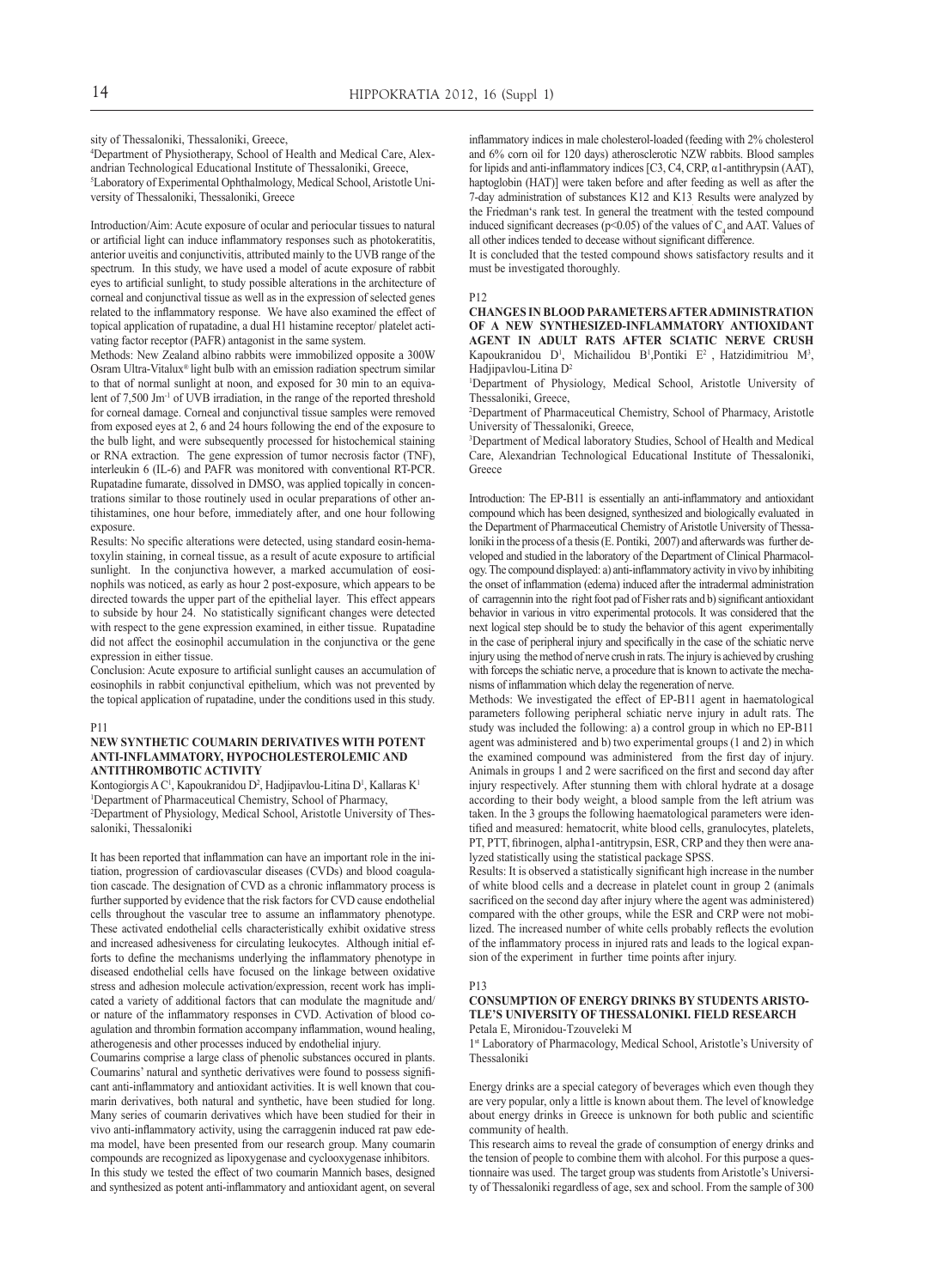students which were randomly chosen, 270 students remained as subjects. The results show that 47% of the students consume energy drinks and 30.7% declare that they combine them with alcoholic beverages and 75.6% agreed with the opinion that this combination could harm health. Men tend to consume energy drinks in higher grade than women (men/women=68/59) but this relationship is not strong ( $p=0.057$ ). On the contrary, there is a strong relationship between school and consumption of energy drinks  $(p=0.02)$ . Gymnastics Academy collects the highest proportion (67%) in consumption of energy drinks among other schools. The main reason of energy drink consumption is the need for energy. The instability and the variety in student's opinion about energy drinks reveal the lack of information or misinformation about them.

Energy drinks could be dangerous when they are combined with alcohol mainly because this combination could cause dehydration. The interaction of energy drinks with alcohol depends on dose and individual's sensitivity. At low doses of ethanol caffeine, which is contained in energy drinks, also reduces the depressant effects of ethanol. In high doses of ethanol the ingestion of energy drinks reduces the intensity of some subjective symptoms of alcoholic intoxication but does not reduce the deficits because of alcohol ingestion, evaluated by objective tests such as motor coordination and visual reaction time.

The fact that almost half of students consume energy drinks leads to the necessity of information of public about their probable benefits and their side effects. Sensible consumption of energy drinks is a matter of public health and both health professionals and public should be informed about them.

P14

#### **Pharmaceutical treatment of genital lichen sclerosus- a review.**

Kyrmanidou  $E^1$ , Gkagkalidis K<sup>2</sup>, Lazaridou  $E^1$ , Mironidou-Tzouveleki M<sup>2</sup>. <sup>1</sup>First Department of Dermatology and Venereology,

<sup>21st</sup> Laboratory of Pharmacology, Medical School, Aristotle University of Thessaloniki

Purpose: This is a review of the literature about the pharmaceutical management of genital lichen sclerosus, which affects men and women of all ages.

Materials and methods: We performed a comprehensive search of the literature in PubMed and other electronic databases between 1990 and 2012 using the key words genital lichen sclerosus, lichen sclerosus atrophicus, topical treatment, balanitis xerotica and randomized control trials.

Results: Lichen sclerosus (LS) is a chronic, lymphocyte-mediated skin condition of uncertain aetiology. The main purpose of pharmaceutical treatment is to improve the symptoms, which in many cases are persistent and irritating. In addition, limiting the relapses is important since squamous cell carcinoma (SCC) has been associated with anogenital LS. The topical therapy for LS includes: topical corticosteroids, hormones, calcineurin inhibitors, antihistamines, antipruritic agents. Acitretin, cyclosporine, antibiotics and retinoids have been used for the systemic therapy of LS.

Conclusion: Due to the elevated risk of malignancy and in order to improve quality of life, all patients with LS should receive treatment. Many therapies have been used with uncertain outcomes and in these cases biopsy should be recommended. Further research on new pharmacologic agents could provide a better prognosis.

#### $P15$

#### **PPARα/γ agonists: a novel approach to anti-diabetic therapy**

Kakaletsis N, Giannouli A, Mironidou-Tzouveleki M

1st Laboratory of Pharmacology, Medical School, Aristotle University of Thessaloniki, Thessaloniki Greece

Introduction: Recently, a novel therapeutic approach against type 2 diabetes mellitus (DM) using dual peroxisome proliferator-activated receptor α/γ (PPARα/γ) agonists is under thorough scientific research. It is thought that combination of the actions of fibrates and thiazolidinediones will not only cure DM but also prevent the occurrence of diabetic dyslipidemia and the future development of macrovascular diabetic complications.

Methods: PubMed and Scopus were the data sources of our study. We used the terms "PPAR  $\alpha/\gamma$  OR PPAR alpha/gamma" and the limitation of "2010 to present" at publication year. Two independent reviewers screened 17 (PubMed) and 41 (Scopus) articles for relative abstracts or titles. After excluding duplicates, 34 articles which consisted the material of our study,were identified.

Results: Novel thiophene substituted oxazole containing α-alkoxy-

phenylpropanoic acid derivatives (glitazars) act as dual PPARα/γ agonists. Generally, glitazars reduce on the one hand hyperglycemia by ameliorating insulin resistance and on the other hand dyslipidemia by modifying patient's HDL and triglyceride profile. PPARα/γ agonists are under clinical trials following studies in rodents, concerning mainly DM but also cardiovascular disease and obesity-related disorders. However, many of the trials of these compounds discontinued due to side effects, such as increased weight gain and serum creatinine levels, peripheral edema, myocardial infarction or stroke and in some cases of the studies in rodents, discontinued due to their potential carcinogenicity.

Conclusion: The effective treatment of type 2 DM in combination with the prevention of diabetic macrovascular complications which dual PPARα/γ agonists promise is undoubtedly an important issue. However, due to their side effects, new selective partial agonists should be identified in order to use their therapeutic actions in an efficient and safe way.

P16

#### **Arsenic Trioxide. A modern 'weapon' from the past against Acute Promyelocytic Leukemia**

Mironidou Tzouveleki M, Tatavilis N, Petala E, Thomas V, Koniaris G 1st Laboratory of Pharmacology, Medical School, Aristotle's University of Thessaloniki

Acute Promyelocytic Leukemia (APL) has become the most curable of all leukemias since Arsenic Trioxide (ATO) was introduced. As a single agent or in combination with all-trans retinoic acid (ATRA) is recommended by the European LeukemiaNet guidelines as a first option for relapsed patients. However, the role of ATO as a single agent is still under consideration because there are only a few trials which support its beneficial action as a single therapy. Arsenic is a well-known poison that can be used as a medicine and this was familiar to early physicians such as Hippocrates. Its narrow therapeutic dose and the side effects coming from its toxicity are the two reasons for which medical society is still skeptical about its applications in oncology. In this article are discussed the latest evidence from the international literature about the benefits of using ATO in combination with other drugs and its value as a single agent in the struggle against APL. Its low price and the controlled side effects give a promising option to the use of APL as a firstline drug in APL. However, future studies, especially clinical trials, must be designed in order to have an evidence based use of ATO in APL.

#### P17

#### **Influenza H1N1 prophylaxis for exposed neonates using Oseltamivir**

Drakoulis N<sup>1</sup>, Maltezou H C<sup>2</sup>, Siahanidou T<sup>3</sup>, Karalis V<sup>4</sup>, Zervaki E<sup>3</sup>, Dotsikas  $Y^{5,6}$ , Loukas Y L<sup>5</sup>, Theodoridou M<sup>7</sup>

<sup>1</sup>Department of Pharmaceutical Technology, School of Pharmacy, University of Athens,

2 Department for Interventions in Health-Care Facilities, Hellenic Centre for Diseases Control and Prevention, Athens,

3 Neonatal Unit of the University of Athens First Department of Pediatrics, Aghia Sophia Children's Hospital, Athens,

4 Laboratory of Biopharmaceutics Pharmacokinetics, School of Pharmacy, University of Athens,

5 Department of Pharmaceutical Chemistry, School of Pharmacy, University of Athens;

6 Laboratory of Prenatal and Neonatal Screening, Neoscreen Ltd., Athens, 7 University of Athens First Department of Pediatrics, Aghia Sophia Children's Hospital

Introduction: Despite the fact that influenza vaccination during pregnancy is recommended to protect both mothers and fetus, young infants are at increased risk for serious illness, development of complications, and hospitalization following influenza infection, including influenza H1N1 pandemic. However, influenza vaccine is not licensed for infants younger than six months and vaccination, the main measure for the prevention of influenza, rates among pregnant women remain rather low.

Therefore, the prevention of spread of influenza to neonates within a NICU relies on strict implementation of infection control measures along with antiviral post-exposure prophylaxis. Thirteen neonates hospitalized in the Aghia Sophia Children's Hospital NICU in Athens were exposed to pandemic influenza H1N1. Hereby, we present the serum pharmacokinetic data of oseltamivir prophylaxis administered at the dose of 1.0 mh/kg b.i.d, and specifically the determination of the conversion rate of oseltamivir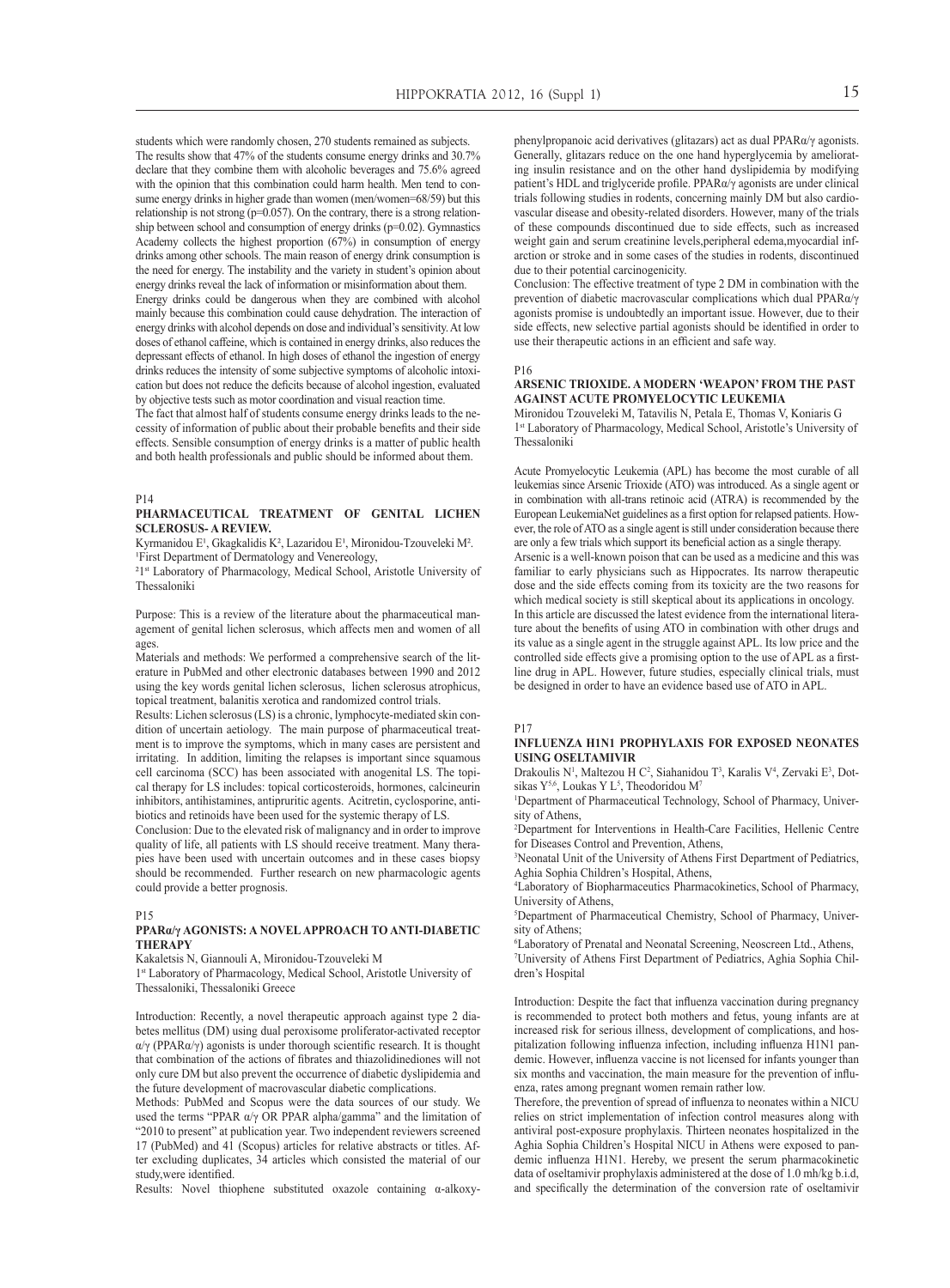phosphate to its principle metabolite oseltamivir carboxylate.

Methods: We studied pharmakokinetics of oseltamivir prophylaxis at 1.0 mg/ kg bi.d. x 10 days given to 13 neonates (median age: 15 days; median weight: 3565g) exposed to H1N1. Plasma samples were analyzed with a modified LC-MS/MS protocol. Data analysis was performed using the NONMEM technique Results: All neonates completed their 10-day course (20 doses each). All but one received antibacterial treatment concomitantly; no other medications were administered. None of the neonates developed influenza during their follow-up. Four developed diarrheas. No neurologic or laboratory adverse effects occurred. Mean Cmax concentrations ( $\pm$  SD) for oseltamivir (9.38  $\pm$ 4.50 ng/mL) and oseltamivir carboxylate  $(65.62 \pm 32.31 \text{ ng/mL})$  were lower than those reported in children 1-5 years. Tmax values for oseltamivir (1 h) and oseltamivir carboxylate (4 h) agreed with those in older groups.

Conclusions: Our data showed that as the age of the neonate increases oseltamivir clearance diminishes. Furthermore, newborn females had a higher ability to clear oseltamivir more rapidly than newborn boys. Neonates metabolize Oseltamivir and the dose of 1.0 mg/kg b.i.d. for 10 days appears to be safe for prophylaxis against influenza.

#### P18

## **Visualanalog scores' dependency from IL-6 and CRP in thorasic surgical patients**

Vasileiadis M<sup>1</sup>, Kazila P<sup>1</sup>, Barbetakis N<sup>1</sup>, Goulas A<sup>2</sup>, Kallaras K<sup>3</sup>, Mironidou-Tzouveleki M2

1 Intensive Care Unit-Pain Clinic-Microbiology Department - Thoracic Surgery Department, "Theageneio" Anticancer Hospital of Thessaloniki

<sup>2</sup>1<sup>st</sup> Laboratory of Pharmacology,<br><sup>3</sup>I aboratory of Physiology Medic

Laboratory of Physiology, Medical School, Aristotle University of Thessaloniki

Background/Aim: Aim of the study was to investigate the possible regression of visual analog scores (VAS) of postoperative lung cancer patients from Interleukin-6 (IL-6) and C-reactive protein (CRP).

Material/Methods: Eighteen patients undergoing thoracic surgery were evaluated (as part of a relative Thesis) sequentially in the postoperative period (four days) with VAS scores, in immobility and movement/cough. Also, measurements of CRP and IL-6 were performed at the same time and day. Mutiple linear regression was used (Statistical software of Microsoft Office Excel 2007) and a=0.05 was considered as statistically significant. Results: In n=72 pairs, when response variable was VAS in stillness or in movement, adjusted R<sup>2</sup> was 0.29 and 0.55, respectively. In VAS stillness, model variation's F-test was 15.50, with CRP having a coefficient 0.003827 and t-test 2.15, resulting in p=0.035 and IL-6 having a coefficient 0.002918 and t-test 4.28, resulting in p<0.0001. In VAS movement, model variation's F-test was 45.25, with CRP having a coefficient 0.001426 and t-test 0.90, resulting in p>0.05 and IL-6 having a coefficient 0.005324 and t-test 8.78, resulting in p<0.0001. Conclusion: In our sample size, pain scores were more dependent from Il-6,

than CRP, especially in patient's movement or cough. This suggests that Il-6 is a more accurate predictor of inflammatory postoperative pain, than CRP.

#### P19

#### **Neck pain's associations to stress biomarkers**

Petala E<sup>1</sup>, Kapoukranidou D<sup>1</sup>, Kyriakou C<sup>1</sup>, Mironidou Tzouveleki M<sup>2</sup> <sup>11st</sup> Laboratory of Physiology, Medical School, Aristotle's University of

Thessaloniki

<sup>21st</sup> Laboratory of Pharmacology, Medical School, Aristotle's University of Thessaloniki

Abstract: Pain has shown to be associated with stress-related disorders. Physiological and psychological mechanisms have been proposed to link stress to musculoskeletal pain and a number of stress biomarkers in patients with chronic pain.

As mechanical cervical nerve root irritation can be a source of neck pain, spinal neuropeptides can mediate pain responses. Peptides released in the spinal cord from the central terminals of nociceptors contribute to the persistent hyperalgesia that defines the clinical experience of chronic pain. The presence of substance P and calcitonin gene-related peptide reactive nerve fibers in a population of these lends credence to cervical facet joint capsules as a key source of neck pain. Salivary cortisol is also a useful biomarker in stress research, as long as the researcher is aware of possible sources of variance, which may affect this measure. Other stress biomarkers are S-DHEA-S and P-endothelin, S-insulin and P-fibrinogen. Longitudinal analysis of changes in pain levels and stress biomarkers within an interval of 6 months showed beneficial changes in the following stress markers: P-NPY, S-albumin, S-growth hormone and S-HDL when pain decreased, and vice versa when pain increased. Stress biomarkers with predicting value for pain are S-DHEA-S and S-albumin and higher B-HbA1c and P-fibrinogen.

These findings might contribute to increased knowledge about strategies to prevent further progression of neck/shoulder/back pain in persons who are "not yet in chronic pain". Because of the complex interactions that exist between stress and the activation of the HPA axis, it is important that careful consideration be given to the best experimental design for each investigation. This research indicates that stress biomarkers through a variety of biochemical pathways can be used to predict and manage pain in future. Key words: stress biomarkers, neck pain, p-substance, s-cortisol, chronic pain

P20

#### **Growth-Hormone-Releasing Hormone Receptor subtypes in breast cancer**

Kaprara A<sup>1</sup>, Koureta M<sup>1</sup>, Houridou E<sup>1</sup>, Pazaitou-Panayiotou K<sup>2</sup>, Kortsaris A<sup>3</sup>, Koffa M<sup>4</sup>, Chatzaki E<sup>1</sup>

1 Laboratory of Pharmacology, Faculty of Medicine, Democritus University of Thrace, Alexandroupolis, Greece (Med-DUTH)

2 Department of Endocrinology – Endocrine Oncology, "Theagenio" Cancer Hospital, Thessaloniki,

3 Laboratory of Biochemistry, Med-DUTH.

4 Laboratory of Cellular and Molecular Biology, DUTH.

Objective: The hypothalamic neuropeptide GHRH, upon binding to specific receptors (pGHRH-R), stimulates the synthesis and release of GH from the pituitary. pGHRH is also found in extrahypothalamic tissues, including neoplasms. Splice variant 1 of GHRH receptor (SV1) is widely expressed in non-pituitary tissues and cancers. Accumulated evidence implies several roles for pGHRH-R and SV1 in carcinogenesis. The aim of the present study was to investigate the expression of pGHRH-R and SV1 in human breast tumors and to correlate the results with the histo/clinicopathological characteristics of the patients, their clinical course and survival.

Design: Receptor expression was studied in 33 breast biopsies from patients diagnosed with primary breast adenocarcinoma, obtained from the tumor and the adjacent tissue.

Methods: pGHRH-R and SV1 gene expression levels were evaluated by real-time PCR following reverse transcription of total RNA extracts. Data were analyzed by SPSS.

Results: pGHRH-R was found in 50.0% of malignant and 53.8% of benign biopsies. SV1 was found in 37.0% of malignant and 29.6% of benign biopsies. Transcript levels of pGHRH-R were 4.189554±10.4429 in malignant and 10.12868±19.53721 in benign biopsies, whereas the respective levels of SV1 were 1.415537±2.032818 and 0.736±1.012704. Statistical analysis revealed no differences in rate and levels of expression between benign and malignant biopsies, as well as between the expression of pGHRH-R and SV1 in malignant tissues. Correlation analysis with the demographic and clinical characteristics of the patients and the histopathological characteristics of the tumors showed a positive correlation between transcript levels of SV1 and height, whereas the statistical analysis between the expression of the receptors and the recurrence of the disease or the survival of the patients revealed no significant differences.

Conclusions: pGHRH-R and SV1 were found in breast tumors and adjacent tissue. Transcript levels did not differ between them in a statistically significant manner, implying no overexpression by the tumor cells. Receptor expression did not correlate to any of the patient and tumor characteristics, except height, a known risk factor for breast cancer. No correlation was also found with disease recurrence and the patient survival. Further studies are needed in order to unfold biological effects mediated by GHRH receptors in breast cancer and their potential as therapeutic targets.

#### P21

#### **Phenotypic and genotypic analysis of CYP1A2 in the Greek population**

Kouvaras E<sup>2</sup>, Samara M<sup>2</sup>, Begas E<sup>1</sup>, Tsiokou V<sup>1</sup>, Asprodini E<sup>1</sup>

1 Laboratory of Pharmacology, School of Medicine, University of Thessaly, Greece

2 Laboratory of Pathology, School of Medicine, University of Thessaly, Greece

Introduction: CYP1A2 is a key enzyme for the metabolism of many clinically used drugs and the activation of procarcinogens. Its activity can be modulated by dietary and environmental factors. Several single nucleotide polymorphisms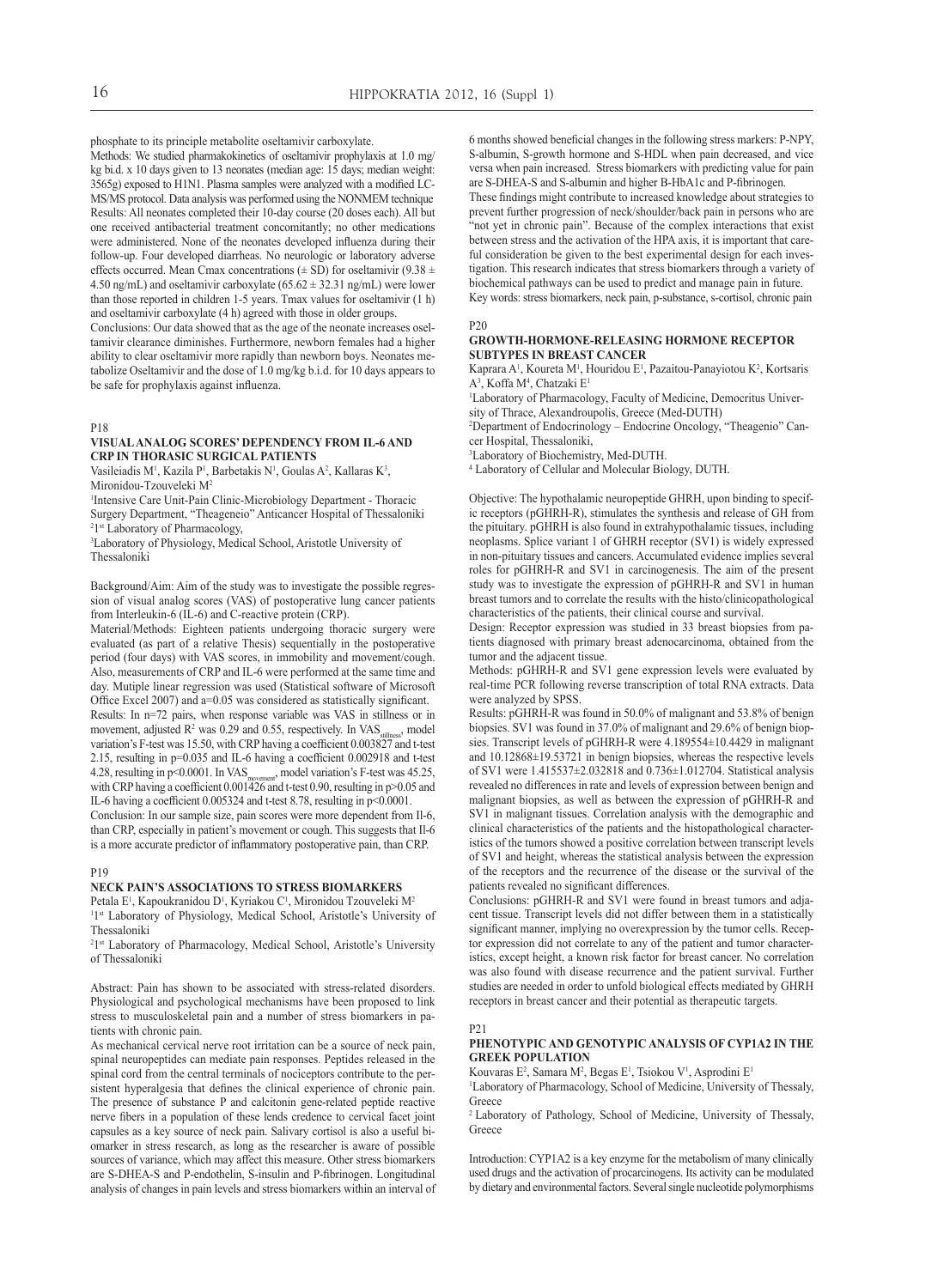(SNPs) in the CYP1A2 gene have been reported to affect enzyme inducibility. In the present study we investigated the distribution of two of the most common SNPs in the 5'-flanking region and in intron I of CYP1A2 gene in the Greek population in parallel with CYP1A2 phenotypic activity.

Methods: Spot urine samples of 44 healthy women were analyzed 6 hours after 200 mg caffeine intake following a 24-hour xanthine-free diet. Phenotypic analysis of CYP1A2 activity was accomplished by estimating the caffeine metabolic ratio (AFMU+1U+1X)/17U using RP-HPLC method. DNA isolated from peripheral blood samples was genotyped for -3860 G>A (allele CYP1A2\*1C) and -163 C>A (allele CYP1A2\*1F) polymorphisms by PCR-RFLP method.

Results: Median values (range) of the metabolic ratio were 4.44 (2.42-9.18) and  $3.05$  (1.81-6.32) for smokers (n=19) and non-smokers (n=25), respectively (p<0.001). Frequencies for CYP1A2\*1F polymorphism were 25/44 (56.8%), 18/44 (40.9%) and 1/44 (2.3%) for the C/A, A/A and C/C genotypes, respectively, whereas the G>A polymorphism in -3860 position was not detected. Smokers with the A/A genotype tended to have higher median metabolic ratio than C/A carriers  $(5.08 \text{ versus } 3.92, \text{ p}=0.107)$ , while no such difference was noticed in non-smokers  $(3.15 \text{ versus } 3.03, \text{ p=0.977}).$ Conclusion: CYP1A2 polymorphism -163 C>A is widely distributed in Greek female volunteers in accordance with other Caucasian populations.

The A/A genotype might confer to enhanced enzyme inducibility in conditions of exposure to CYP1A2-inducing agents, thus resulting to higher rate of inactivation of CYP1A2 substrates, such as prescribed drugs. In particular, the combination of phenotypic activity and genotypic analysis of CYP1A2 in females may provide useful information regarding the interpretation of CYP1A2 metabolic activity in diverse endogenous substrate (estrogen) fluctuations such as during the menstrual cycle, menopause or the use of drugs like oral contraceptives or hormonal replacement therapy.

#### p<sub>22</sub>

#### **Propofol blood levels and the CYP2B6 516G>T gene polymorphism in Greek women**

Mastrogianni O<sup>1</sup>, Raikos N<sup>1</sup>, Gbandi E<sup>2</sup>, Goutziomitrou E<sup>3</sup>, Tarlatzis B<sup>3</sup>, Goulas A1

<sup>1</sup>Department of Forensic Medicine and Toxicology, Medical School, Aristotle University of Thessaloniki, Greece,

2 Department of Pharmacology, Medical School, Aristotle University of Thessaloniki, Greece,

<sup>3</sup> 1<sup>st</sup> Department of Obstetrics and Gynaecology, Papageorgiou Hospital, Medical School, Aristotle University of Thessaloniki, Thessaloniki, Greece.

Introduction/ Aim: Propofol is a widely used intravenous anaesthetic which displays highly variable plasma levels in different patients. It is primarily metabolized by CYP2B6, a relatively little characterized member of the cytochrome P450 family of enzymes, that has turned out to be a major catalyst in the metabolism of xenobiotics of toxicological and clinical importance. A number of polymorphisms have been recently described in the CYP2B6 gene, of which CYP2B6 516G>T is a specific marker for the \*6 allele, associated with decreased expression and enzyme activity. In this study we have genotyped for CYP2B6 516G>T a small number of gynaecologic patients which received propofol for induction of anaesthesia, and compared the distribution of that polymorphism with propofol blood levels.

Methods: Twenty five premenopausal women undergoing in vitro fertilization participated in this study. Propofol was administered intravenously, for introduction to general anaesthesia, at a single bolus dose of 2.5 mg. Venous blood was removed 5 min following administration and maintained at -70°C. Propofol levels were determined following liquid-liquid extraction and using GC/MS analysis with electron impact ionization. CYP2B6 516G>T genotyping was accomplished through an RFLP method, using DNA isolated from the same blood samples used for propofol determination.

Results: Propofol levels varied widely (Mean = 1931 ng/mL, SD = 4353 ng/mL). The CYP2B6 516G>T minor allele frequency was within the range reported for other Caucasian populations  $(T = 0.24)$ . While all high propofol levels were detected in blood removed from women carriers of the T allele, the association was not statistically significant .

Conclusion: The CYP2B6 516G>T gene polymorphism displays, in our sample, a distribution similar to the one previously reported for Caucasians. No statistically significant association was detected between CYP2B6 516G>T genotypes and the distribution of propofol blood levels in our study, an effect which may be attributed to the small sample size.

P23

#### **Association of common polymorphisms of the endothelial lipase (LIPG), the cholesteryl ester transfer protein (CETP) and the lipoprotein lipase (LPL) genes with plasma lipids, in dyslipidaemic and normolipidaemic Greeks**

Agapakis D<sup>1</sup>, Gbandi E<sup>2</sup>, Savopoulos C<sup>1</sup>, Hatzitolios A<sup>1</sup>, Goulas A<sup>2</sup> <sup>1</sup> 1<sup>st</sup> Propedeutic Department of Internal Medicine, AHEPA Hospital, Thessaloniki, Greece,

2 Department of Pharmacology, Medical School, Aristotle University of Thessaloniki, Thessaloniki, Greece

Introduction-Aim: Endothelial lipase (EL) is a member of the lipoprotein lipase family of enzymes, considered to be one of the major determinants of plasma HDL cholesterol (HDL-C) levels. Cholesteryl ester transfer protein (CETP) catalyzes the exchange of cholesterol esters between HDL and very low density lipoprotein (VLDL). Together, these enzymes participate in HDL remodeling, and thus affect reverse cholesterol transport. A decrease in the activity of either enzyme leads to higher plasma HDL-C levels, a fact of obvious importance for the treatment of dyslipidaemias and the prevention/ treatment of cardiovascular disease. Lipoprotein lipase (LPL) is another enzyme that may indirectly affect CETP function as it hydrolyzes triglycerides from VLDL. All three enzymes are encoded by genes with well characterized, common polymorphisms. In this study we examine the effect of three such polymorphisms, LIPG C584T, CETP Taq1B and LPL S447X, on lipidaemic parameters, in a group of normolidaemic and dyslipidaemic individuals from northern Greece.

Methods: All patients were ethnic Greeks, diagnosed with dyslipidaemia in AHEPA University Hospital, Thessaloniki, Greece. The control group was sex- and age-matched and of the same ethnic origin. Lipidaemic parameters [total plasma cholesterol, triglycerides, HDL-C, low density lipoprotein cholesterol (LDL-C)] were determined before initiation of treatment with antidyslipidaemic drugs, through routine methods in the same hospital. Genotyping of the three polymorphisms was accomplished with previously described RFLP methods.

Results-Conclusion: Allele and genotype frequencies were similar to those published in the past for Greek (CETP Taq1B, LPL S447X) and other populations (LIPG C584T).

We have detected a possible interaction between the LIPG and CETP polymorphisms in determining HDL-C levels. A marginal association between the LPL polymorphism and body-mass index (BMI) was found in the control group.

#### P24

**Prevalence of polymorphisms: A→G (rs 4420638), C→T (rs 7412) and T→C (rs 429358), A→G (rs 157581), G→C (rs 3745833) of APOC1, APOE, TOMM40 and GALP genes, respectively, associated with Alzheimer's disease, in a sample of Greek population**

Gasparatou E, Rodanaki M E, Drakoulis N

Department of Pharmaceutical Technology, School of Pharmacy, National and Kapodistrian University of Athens

Introduction: Alzheimer's Disease (AD) is the most common cause of senile dementia. Although it is fostered by genetic predisposition, it is a multifactorial disease, also affected by various environmental factors. A large number of AD related genes has been discovered and studied, having more or less participation in the disease's progression. In the present study, after briefly describing AD, we will discuss four genes associated with it: APOE, APOC1, TOMM40 and GALP. Firstly we will investigate the mechanisms with which the genes affect AD and finally their prevalence on a Greek population sample.

Materials and Methods: The study's population is 296 Greek individuals, 163 of whom are females and the rest 133 males. With DNA extraction method, DNA was isolated from the epithelial cells of volunteers which were collected using sterile cotton swab. The detection and identification of the genes was done with the PCR (polymerase chain reaction) technique.

Results: As for APOC1 (polymorphism A→G), 222 of the participants bared the wild type of the gene, A:A, 71 were heterozygous and 3 bared the G:G alleles. Homozygous for the APOE gene (polymorphism  $C \rightarrow T$ ) wild type, C:C, were 266 individuals, while 28 bared the C:T alleles and 2 the Τ:Τ alleles. As for the Τ→C polymorphism of the same gene, 251 individuals were found with the Τ:Τ genotype, which is the wild type, 44 with C:T and none with the C:C alleles. On the TOMM40 gene (polymorphism A→G) 201 bared the A:A genotype, (wild type), 90 bared the A:G genotype, while 5 participants bared the G:G genotype. As for GALP, finally,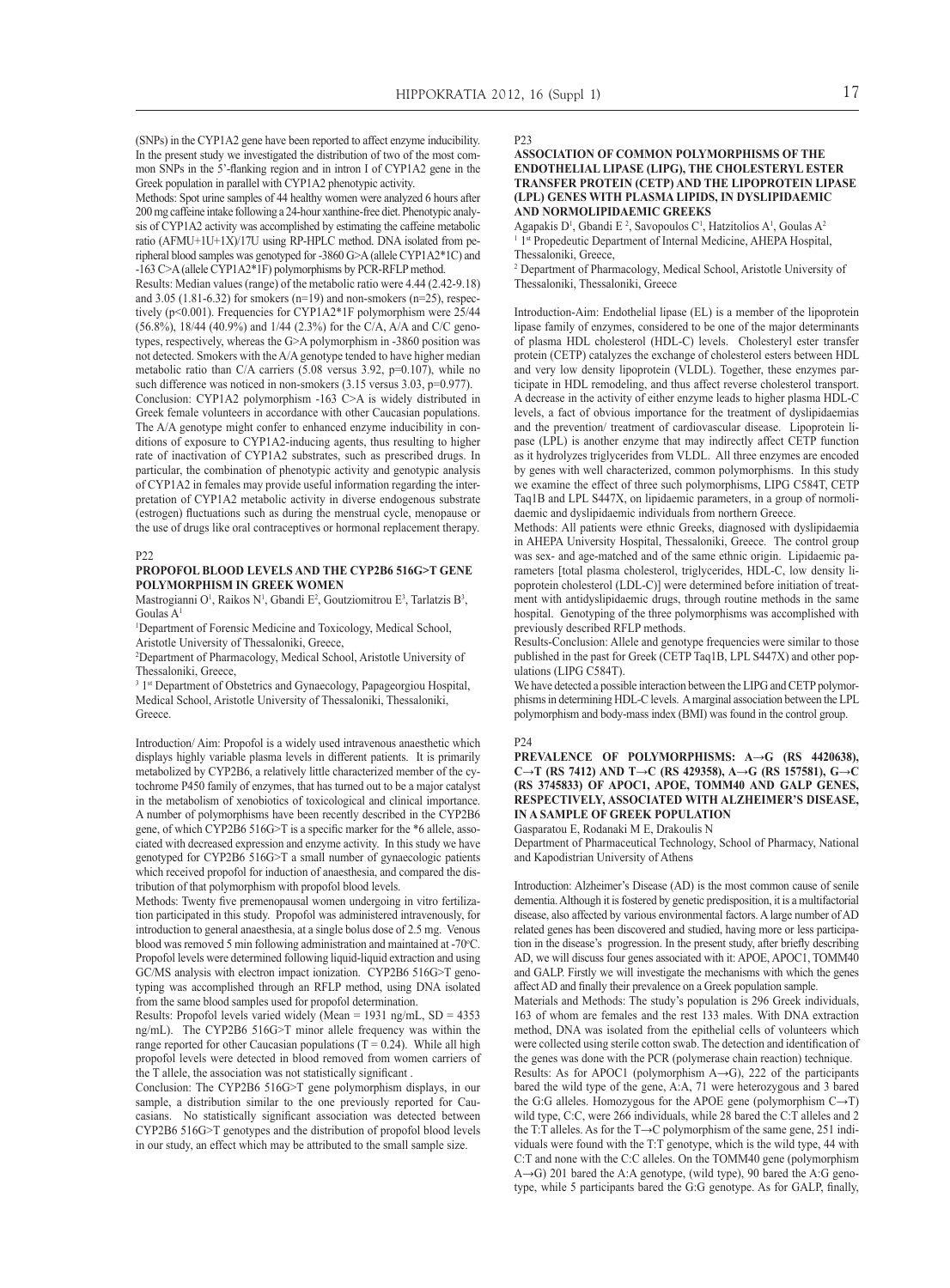(polymorphism  $G \rightarrow C$ ) 123 individuals were found with the wild type  $G:G$ , 132 with the G:C alleles and 41 with the C:C alleles.

Discussion: The statistical analysis showed that throughout the study population, wild type genes actually occur at a greater rate than the mutant ones. The genes' distribution between men and women is not significantly different. We could not draw conclusions regarding the correlation of the studied polymorphisms with AD, as we do not know if the people involved were healthy or not. However, knowledge of the genetic background will help in the constant effort to find effective treatment for AD, as knowing the gene mechanisms involved in its development, we can design new drugs aiming directly at them.

#### P25

#### **Haplotype evaluation of Catechol-omethyltransferase enzyme polymorphisms in schizophrenia. a case-control study in a Greek population**

Maria K<sup>1</sup>, Touloumis C<sup>2</sup>, Vassilakopoulou D<sup>3</sup>, Syriou S<sup>4</sup>, Kalampoki V<sup>4</sup>, Drakoulis N<sup>1,4</sup>

1 Department of Pharmaceutical Technology, School of Pharmacy, National and Kapodistrian University of Athens,<br><sup>2</sup> Department 10<sup>th</sup> of Attica's Psychiatric Hospital "Dafni", Athens,

<sup>3</sup> Department of Biochemistry and Molecular Biology, School of Biology, National and Kapodistrian University of Athens,

4 Research Diagnostics, spin-off company of the University of Athens

Introduction: Schizophrenia, a severe psychiatric condition, characterized by disturbances of cognition, emotion and social functioning, affects almost 1% of world population. It has been assumed that schizophrenia occurs as a result of a primary defect within the dopamine neurotransmission system.

Aim : Recent studies that evaluated the role of Catechol-O-methyltransferase enzyme (COMT) polymorphisms in the occurrence of schizophrenia have resulted in ambiguous findings. The current study was conducted in order to gain an insight on the possible association of schizophrenia with three polymorphisms, namely, rs737865, rs4680 and rs165599.

Materials and methods: All schizophrenia patients participating in the study were recruited from the Athens "Dafni" Hospital whereas controls from the sample bank of the spin off company of University of Athens "Research Diagnostics". SNPs were genotyped using PCR-real time analysis. Chi-square test and logistic regression analysis were used to assess differences among cases and controls.

Results: A total of 108 patients diagnosed with schizophrenia and 97 individuals without a history of psychiatric disorder participated at the study. None of the three SNPs rs737865, rs4680 and rs165599 were found to be independently associated with schizophrenia. However, haplotype analysis showed that cases have higher expression of the T-A-A haplotype and lower frequency of the T-G-G haplotype. Participants with the T-A-A haplotype were at increased risk for developing the disease (OR=1.52; 95%CL: 1.12-2.08; p=0.008). Participants with genotype T/C-A/A-A/A were more susceptible to the disease (OR=2.13; 95%CL: 1.02-4.47; p=0.045). Similarly, participants with T/T-A/A-G/A were more likely to develop the disease (OR=3.20; 95% CI: 1.02-10.05; p=0.046). Regarding T/G/G, we found a protective effect of T/T-G/G-G/G (OR=0.22; 95% CI: 0.09-0.56; p=0.001) and T/T-G/A-G/G

#### (OR=0.33; 95% CI: 0.12-0.87; p=0.025)

Discussion: In our haplotype analysis, we found that the A-A-A haplotype had association with the disease. Bray et al, showed that G-G-G (C-G-G) haplotype is associated with low COMT mRNA expression in prefrontal cortex. It is possible that the opposite haplotype A-A-A (T-A-A), which is the risk haplotype in this study confers high COMT mRNA expression. This hypothesis is compatible with the reformulated theory of hypofrontality in schizophrenia. Our study shows an association of the COMT gene and schizophrenia in Greek population.

#### P26

#### **Prevalence of the insertion/deletion (I/D) polymorphism of the ACE gene and the Glu298Asp polymorphism of the eNOS gene in a population of Greek patients with or without hypertension** Kyriakou A, Drakoulis N

Department of Pharmaceutical Technology, School of Pharmacy, National and Kapodistrian University of Athens

Introduction: Hypertension is a major risk factor for cardiovascular disease. Essential hypertension and its pathogenesis depend on a complex interaction of genetic and environmental factors. Endothelium-derived nitric oxide (NO), which is synthesized by endothelial nitric oxide synthase, plays an important role in the regulation of endothelial function and in the control of blood pressure. The Renin-Angiotensin-Aldosterone System (RAAS) is a well characterized mechanism for the regulation of blood pressure in which the Angiotensin Converting Enzyme (ACE) is one of the most important components. The role of the Glu298Asp polymorphism of the eNOS gene and the I/D polymorphism of the ACE gene in hypertension has been examined in a large number of studies with conflicting results. The objective of this study was to investigate the relationship between these two polymorphisms, separately and combined, with essential hypertension in a Greek population.

Materials and Methods: The study sample comprised of 200 participants. Among them, 104 were hypertensive patients and 96 healthy individuals who were used as controls. Genotyping for ACE polymorphism was performed with PCR, followed by electrophoresis and for eNOS polymorphism with real time PCR.

Results and Discussion: The groups of hypertensive patients and control subjects were age and sex matched. Regarding Glu298Asp polymorphism of the eNOS there was no significant difference in the contribution of alleles or genotypes among the groups. A higher percentage of DD genotype of the ACE I/D polymorphism (52.9% vs. 39.6%) and a lower percentage of ID genotype (27.9% vs. 44.8%) were observed in the group of hypertensive patients compared to the control group (p=0.044). Logistic regression did not show any association of the polymorphism with hypertension. Logistic regression performed with combinations of genotypes from these two polymorphisms, revealed that the carriers of the GT/DI genotypes had a 65% lower risk for hypertension compared to GG/DD genotypes carriers (OR=0.35; 95% CI: 0.13-0.89; p=0.028). Furthermore, the carriers of the GT/DI genotypes were found to have a 82% lower risk for hypertension (OR=0.18, 95% CI: 0.04- 0.76, p=0.020) and the carriers of GG/DI genotypes a 77% lower risk for hypertension (OR=0.23, 95% CI:0.05-1.00, p=0.050) compared to the TT/ DD genotype carriers.